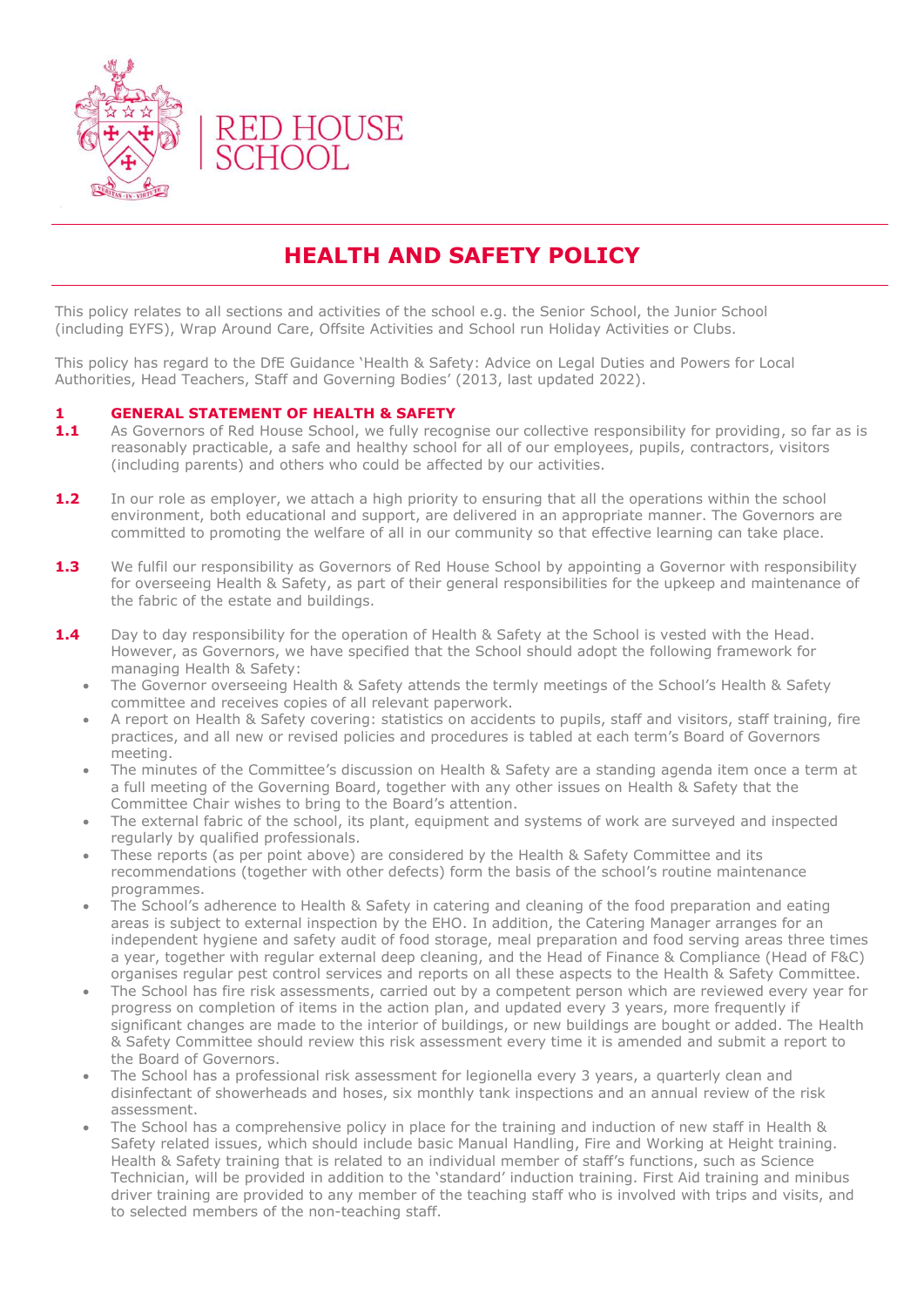- **1.5** All members of staff are responsible for taking reasonable care of their own safety, that of pupils, visitors, temporary staff, volunteers and contractors. They are responsible for cooperating with the Head, the Head of F&C and other members of the Senior Management Team (SMT) in order to enable the Governors to comply with Health & Safety duties. Finally, all members of staff are responsible for reporting any risks or issues to the Head of F&C.
- **1.6** All employees are briefed on where copies of this policy can be found (on the staff SSS Learning portal). They will be advised as and when it is reviewed, added to or modified. Details of the organisation and arrangements for carrying out the policy are to be found in Section 2 of this document below.

# **2 MANAGEMENT ACCOUNTABILITY FOR HEALTH & SAFETY**<br>**2.1** The responsibility for Health & Safety extends through the who

- **2.1** The responsibility for Health & Safety extends through the whole school, with specific responsibilities apportioned as below.
- **2.2** Governors are responsible for ensuring that an appropriate Health & Safety Policy is in place in the School and that arrangements are made for its effective implementation. The Board of Governors appoint specific Governor(s) to have particular responsibility for Health & Safety.
- **2.3** The Head has ultimate responsibility for the implementation and management of this Policy and will support the Head of F&C in this respect.
- **2.4** The Head of F&C is responsible for the effective implementation of this Policy and for the management of Health & Safety matters and, with the support of the Facilities Manager and Caretakers, the provision of a safe working environment in the School, including, ensuring that all plant, equipment and vehicles are properly maintained and safe to use.
- 2.5 Every Head of Department, Key Stage Coordinator and the Head of the Junior School is responsible for ensuring the Health & Safety of staff, pupils and others (especially visitors who are unfamiliar with the school, those who are disabled, or who have SEND).
- **2.6** All staff have a statutory duty as employees to take reasonable care for the Health & Safety of themselyes and other persons who may be affected by their acts or omissions, to co-operate with the School as employer, so far as necessary, to enable the school to meet statutory requirements and not to interfere intentionally or recklessly with, or misuse, anything provided in the interest of Health & Safety or welfare. In addition they should ensure that all accidents, fires and incidents are promptly reported and, where appropriate, investigated and action taken to prevent recurrence.
- **2.7** Some duties are delegated by the Head to other members of staff. The areas where his duties have been delegated are:

#### **2.7.1 Vehicles**

- Car parking on site and vehicles on site Head of F&C.
- School bus arrangements (including notifying parents of delays) Head of Admissions.
- Ensuring the school minibus and other vehicles are properly maintained and roadworthy Head of F&C.

#### **2.7.2 Accidents**

- Maintaining an accident book and keeping statistics of accidents and preparing summary reports for the Health & Safety Committee – School secretaries.
- Reporting notifiable accidents to the HSE Head of F&C.
- Escorting pupils to hospital (and informing their parents) the School secretaries/teaching staff.
- Checking that all first aid boxes and eye washes are kept replenished the School secretaries.

#### **2.7.3 Fire Prevention**

- Keeping fire routes and exits clear- Head of F&C, who in turn has delegated day to day management to the caretakers.
- Electrical safety testing. All the buildings at Red House School have hard wire testing certificates Head of F&C.
- Regular portable appliance testing Head of F&C.
- Regular Local Exhaust Ventilation (LEV) system testing Head of F&C.
- Testing all fire alarms weekly (and recording all tests) Fire Officers.
- Arranging a programme of service of alarms, smoke detectors, emergency lights and fire extinguishers Head of F&C.
- Lightning protection is in place for all buildings Head of F&C.
- All gas appliances (boilers, kitchen equipment etc.) are regularly maintained and serviced by Gas Safe Registered Engineers – Head of F&C.
- Landlord's gas safety certificates are held for all school domestic accommodation Head of F&C.
- ensuring that flammable rubbish and combustible materials are stored away from buildings caretakers
- Termly fire practices, combined with a programme of inducting new staff and pupils with emergency escape procedures and the presence of trained Fire Marshals in every building help to ensure that the school can be safely evacuated in the event of a fire – Fire Officers.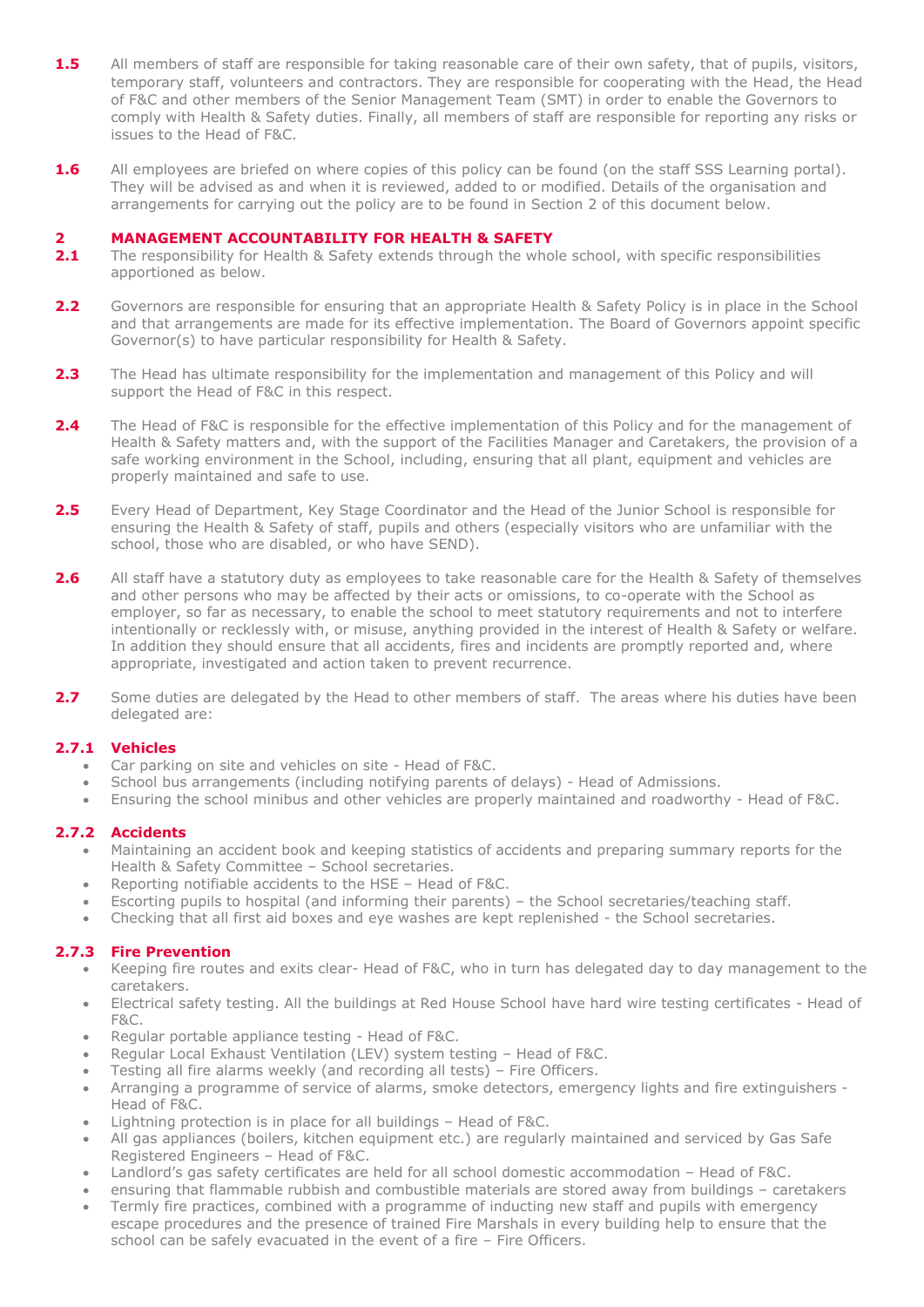- Switching off all kitchen equipment at the end of service the Catering Manager.
- Checking that all Scientific and DT equipment is switched off at the end of the school day Heads of Science and DT.
- Setting all computers, projectors, printers and electronic whiteboards to switch off automatically every evening and during holidays and weekends - Network Manager.
- Securing flammable materials used in teaching or maintenance locked in purpose-made, flame-proof containers - Heads of Science, Art and DT, caretakers.

#### **3 RISK ASSESSMENTS**

- **3.1** The School has a Risk Assessment Policy and training on risk assessments is carried out annually. A list of annually reviewed risk assessments and those responsible for ensuring these are up to date.
- **3.2** In addition, the following personnel are responsible for ensuring that up to date risk assessments are maintained for:
	- Legionella Head of F&C.
	- Catering and cleaning functions, (including Hazard Analysis Critical Control Points (HACCP) system of food hazard awareness and Control of Substances Hazardous to Health (COSHH) procedures) - Catering Manager/Cleaning Supervisor
	- Reprographics machines and copiers Head's PA.
- **3.3** Ensuring that up to date risk assessments are maintained for teaching in the following areas:
	- Science (including COSHH and flammable materials) Head of Science.
	- Games/PE/Swimming Head of PE.
	- Duke of Edinburgh Award Assistant Head (Operations).
	- Productions Head of Music.
	- Art Head of Art.
	- Design Technology Head of DT.
	- All visits and trips Assistant Head (Operations) and EVEC.
	- Junior School Head of the Junior School
- **3.4** Additional Risk Assessments are in place for COVID19 and LFD testing in schools. These risk assessments are updated regularly in line with Government and local public health guidance and changes are communicated to all staff.

#### **4 PUPILS AND PARENTS**

#### **4.1 Pupils**

- Pupils are expected to:
- Observe all safety rules of the School as conveyed by members of staff.
- Exercise personal responsibility for the safety of themselves and others.
- Observe the instructions given by teaching staff in an emergency.
- Use, and not willfully misuse or interfere with, equipment provided for their safety.
- Observe standards of dress consistent with safety and hygiene.
- Avoid the following areas and activities, which are out of bounds to all pupils unless supervised by a member of staff:
	- o All areas associated with redevelopment.
	- o Laboratories and workshops.
	- o Trim trails.
	- o Climbing trees.

#### **4.2 Parents**

Parents are expected:

- To support the contents of the School's Health & Safety Policy as communicated to them by the School.
- To make the School aware of any medical problems affecting their child which might affect the health or safety of other pupils or members of staff.
- Not to send their child to school or on a school trip if he or she is known to be suffering from a contagious disease.
- To drive onto the school grounds with the utmost caution and observe such restrictions as may be imposed by the School.

#### **5 HIRERS, CONTRACTORS AND OTHER VISITORS**

- **5.1** The School has a statutory duty to ensure, so far as reasonably practicable, the Health & Safety of its employees and that its activities do not endanger others who may visit or work on its premises. The Head, their representative or the principal person in charge of the activity will seek to ensure that hirers, contractors, and others who use the School premises conduct themselves and carry out their operations in such a manner that all statutory and advisory safety requirements are met at all times.
- **5.2** When the premises are used for purposes not under the direction of the Head then the principal person in charge of the activities for which the premises are in use will have responsibility for safe practices.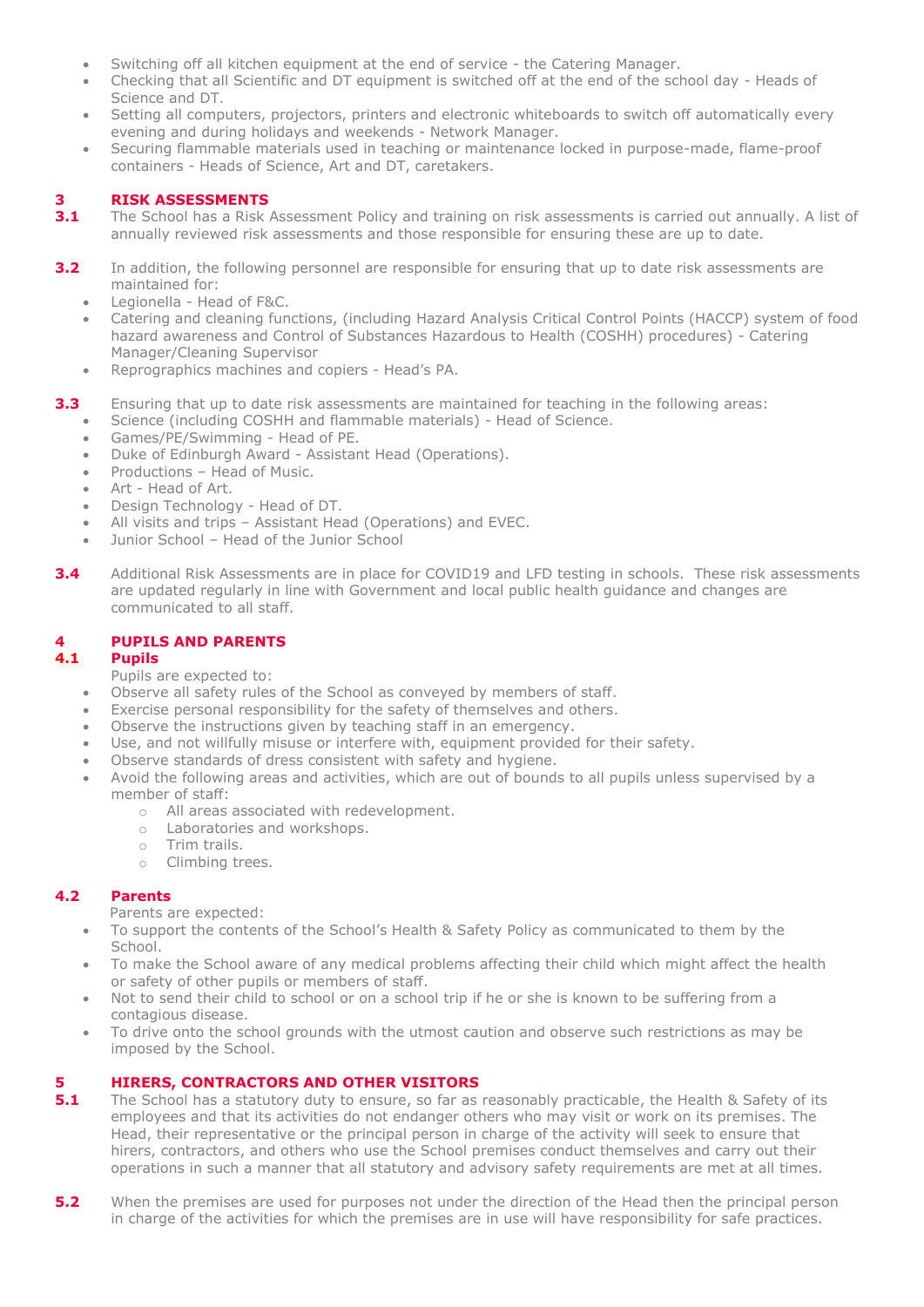**5.3** When the School premises or facilities are being used out of normal school hours for a school sponsored activity then, for the purposes of this policy, the organiser of that activity, even if an employee, will be treated as a hirer, and will comply with the requirements of this section.

#### **5.4 General Conditions for Hirers, Contractors and Other Visitors**

- **5.4.1** It will be a condition for all hirers, contractors and others using the school premises or facilities that they:
	- Become familiar with and comply with this policy.
	- Comply with all safety signs and follow all safety rules, practices and procedures, including the fire evacuation procedure, as outlined by their host, the Head of F&C or other members of school staff.
	- Comply with the relevant signing in and signing out procedures set out below.
	- Comply with the road safety rules of the Highway Code whilst on the school site.
	- Report any injuries, accidents or near misses to the Head of F&C or host and submit a completed Accident Report Form for the attention of the Health & Safety Adviser within 24 hours.
	- Conduct themselves in a professional manner. Produce risk assessments associated with work being undertaken.
- **5.4.2** Furthermore, all hirers, contractors and others using the school premises or facilities must not do the following, which are prohibited:
	- Introduce equipment for use on the school premises, without the prior approval of the member of staff.
	- In charge of each item of equipment.
	- Introduce hot or hazardous materials or substances onto school premises, without the prior approval of the Head of F&C for each material or substance.
	- Carry out work on site over 2 metres above ground level, without the prior permission of the Head of F&C, who will ensure that the hirer or contractor is qualified to carry out such work.
	- Alter fixed installations, without the prior approval of the Head of F&C for each such installation.
	- Remove fire and safety notices or equipment.
	- Use fire extinguishers unless adequately trained to do so.
	- Enter the school site if unfit through alcohol or drugs.
	- Smoke within the school grounds or buildings.
	- Take any action that may create hazards for persons using the premises or the staff or pupils of the School. Section 8 of the Health & Safety at Work Act (1974) states that no person shall intentionally or recklessly interfere with or misuse anything which is provided in the interests of health, safety or welfare in pursuance of any of the relevant statutory provisions.

#### **5.5 Contractors**

- **5.5.1** The term 'contractor' in the context of this section in the Health & Safety Policy has a wide definition. In basic terms, it defines any person or company who enters into an agreement (written or oral) with the School to carry out a service, including builders, window cleaners, organisers of activities etc.
- **5.5.2** Only competent and appropriately qualified contractors must be engaged and each must have in place appropriate arrangements for the management of health & safety.
- **5.5.3** In order to demonstrate that the School has taken reasonable steps to ensure the safety of persons on the premises, the Hirers, Contractors and Other Visitors, the appropriate Section of this Health & Safety Policy must be brought to the attention of any contractor. It will be a condition of the contract that contractors comply with this policy and that they and any of their employees shall abide by its requirements at all times.
- **5.5.4** The following reporting procedures shall be followed by contractors' employees (see Child Protection (Suitability of Staff) Policy for more details):
	- Contractors' employees must report to Reception on the first day of the contract. They must complete the Visitors' Book stating:
		- o Their name.
		- o Their company.
		- o Their contact within the School.
		- o Vehicle registration number.
		- o Date and time of arrival and signature.
	- They must be then issued with a 'Visitor' identification badge.
	- The Head of F&C (or their representative) will conduct them to their place of work.
	- The Head of F&C (or their representative) will ensure that they are aware of the fire procedure and other relevant school safety procedures.
	- The contractor must notify the Head of F&C daily of any equipment or hot or hazardous materials or substances to be brought into the School on that day, having previously sought and received the Head of F&C's permission as required above.
	- On completion of the first day's work, the contractor will inform the Head of F&C (or their representative) and sign out at Reception.
	- On each subsequent day of the contract, they will sign in and out at Reception on arrival and departure.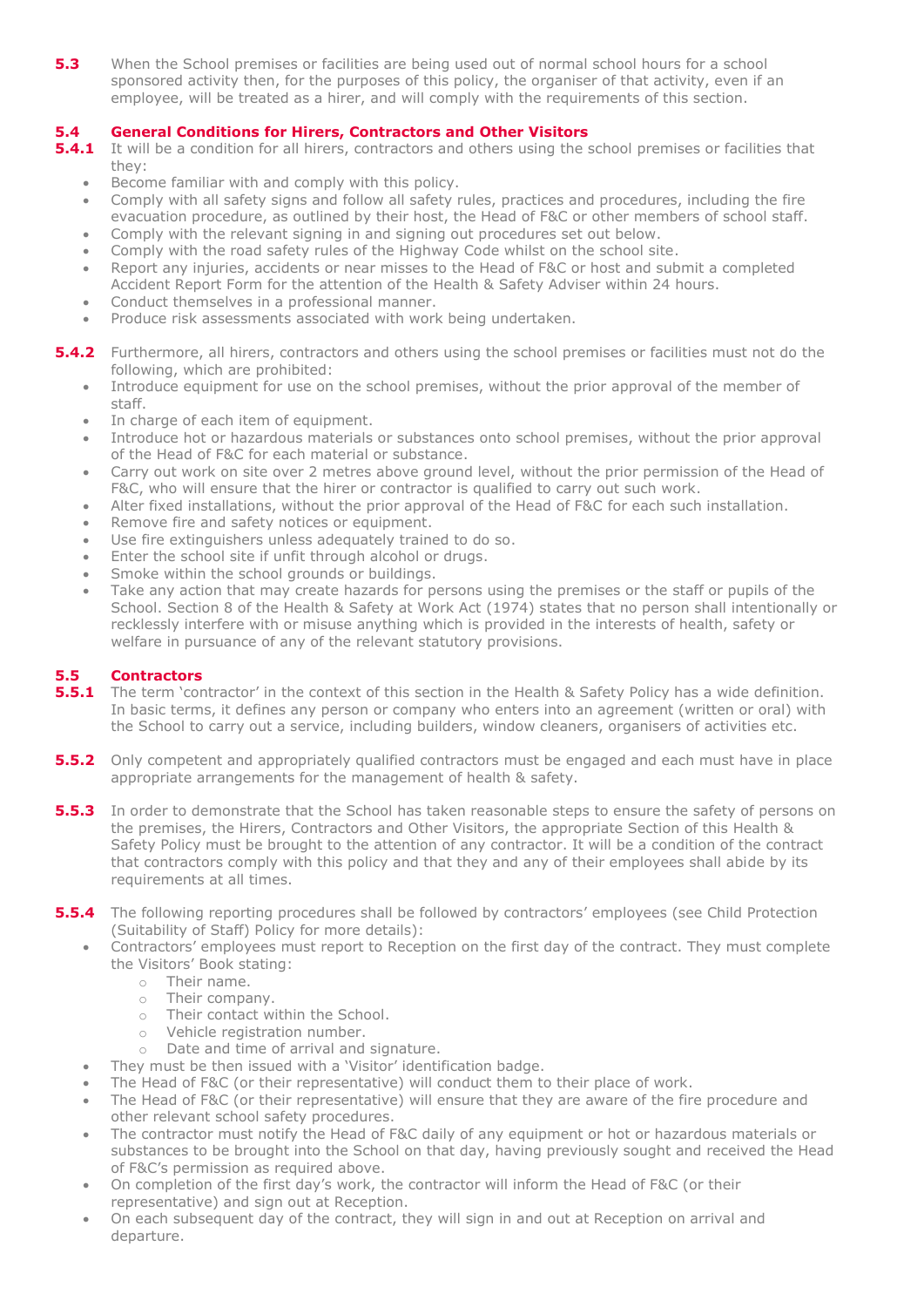- Contractors working within the school when children are present, who do not possess an enhanced Disclosure and Barring Service (DBS) disclosure, must at all times be supervised by a member of the School's staff.
- Contractors are asked not to use mobile phones whilst on the School premises, or use any device to take photographs.
- Where identified by the School as being required, personal protective equipment, e.g. safety helmets, ear defenders, safety goggles, protective shoes, etc. must be worn by contractors at all times that they are at risk from the activity or in the area designated to require such protection, e.g. hard-hat areas.
- The Head of F&C is responsible for the contractor whilst on the premises and should visit the contractor periodically to ensure continued compliance with the safety rules.

#### **5.6 Visitors**

- **5.6.1** It should be assumed that visitors are ignorant of the hazards which may be present in the School. To ensure the Health & Safety of visitors, the following reporting procedures must be followed (see Child Protection (Suitability of Staff) Policy for more details):
	- All visitors must report to Reception on arrival and read the Health & Safety briefing notice
	- They must complete the Visitors' Book stating:
		- o Their name.
			- o Their organisation (if appropriate).
			- o Which member of staff / department they are visiting.
			- o Vehicle registration number.
			- o Date and time of arrival and signature.
	- They must be issued with a 'Visitor' identification badge.
	- They must be informed of the Emergency Evacuation Procedure, as set out in this policy.
	- They must then wait until collected by the appropriate member of staff (or their representative).
	- They should be accompanied within the school grounds and building at all times and not allowed to wander freely.
	- Visitors are asked not to use mobile phones whilst on the school premises, or use any kind of device to take photographs.
	- The member of staff is responsible at all times for the visitor whilst on site and must inform him / her of any dangers/hazards or procedures that may, at any time, become necessary.
	- On completion of business, the visitor shall be escorted back to the Reception, return their badge and sign out, giving time of departure.

#### **6 THE HEALTH & SAFETY COMMITTEE**

- **6.1** The Red House School Health & Safety Committee meet once per term and will be chaired by the Head of F&C.
- **6.2** The member(s) of the Board of Governors who is/are responsible for Health & Safety attends these meetings. The other members of the Committee are:
	- Head
	- Head of the Junior School
	- Deputy Head (Head of the Senior School)
	- Assistant Head (Operations) and EVEC
	- Head of PE or representative
	- Head of IT or representative
	- Head of DT or representative
	- Head of Science or representative
	- Fire Officer in the Junior School
	- Fire Officer in the Senior School
	- Catering Manager
	- Person responsible for First Aid
	- Caretakers
- **6.3** Attendance at Health & Safety Committee Meetings is compulsory. If a Committee Member is unable to attend then it is their responsibility to organise for someone else working in the area they represent to attend. Having done so, they must inform the Chair of the Committee. The meetings are open to all employees of the School.

#### **6.4** The role of the Health & Safety Committee is to:

- Discuss matters concerning health & safety, including any changes in regulations.
- Monitor the effectiveness of Health & Safety within the School.
- Review accidents and near misses and discuss preventative measures.
- Review and update risk assessments.
- Discuss training requirements.
- Monitor the implementation of professional advice.
- Review the Health & Safety Policy guidance and updating it.
- Assist in the development of safety rules and safe systems of work.
- Monitor communication and publicity relating to Health & Safety in the workplace.
- Encourage suggestions and reporting of defects by all members of staff.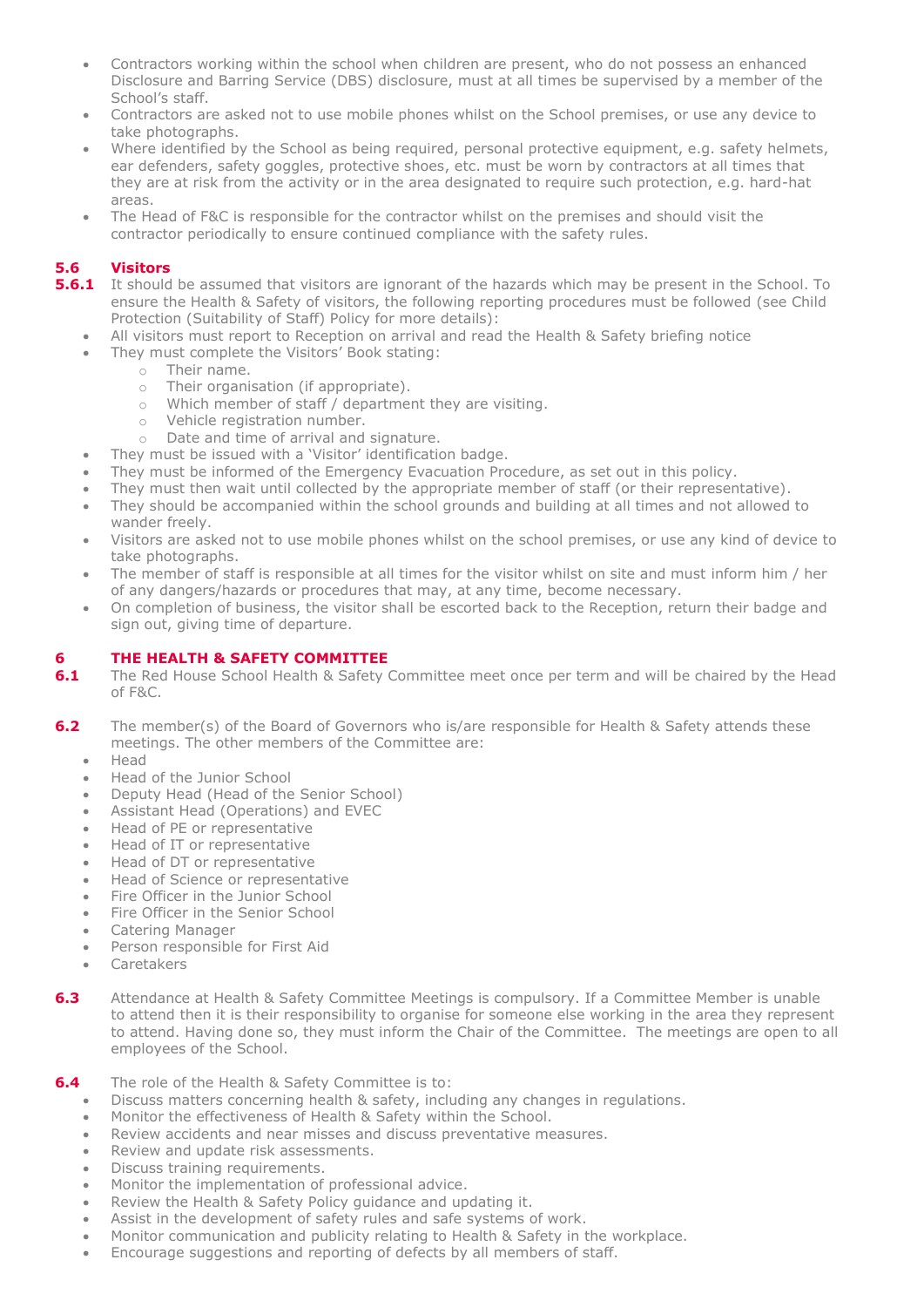- **6.4** The committee is an advisory, not an executive, body. Minutes of the meetings are circulated to Health & Safety Committee members and displayed on the notice boards in the Staff Rooms (Senior School and Junior School). Minutes are circulated to the Board of Governors.
- **6.5** Employers are required to consult employees regarding Health & Safety matters, whether or not they are represented by a trade union; at Red House School this consultation is via members of the Health & Safety Committee.

## **7 SAFE AND SECURE WORKING ENVIRONMENT**<br>**7.1** The School seeks to provide a safe and secure work

- **7.1** The School seeks to provide a safe and secure working environment for all students and visitors, by means of a range of measures, including those listed below.
- **7.2** The Head of F&C is responsible for ensuring of that all the fabric of the school is constructed, inspected regularly and maintained so as to ensure that all facilities are in a safe, sound and weatherproof condition and that particular elements (such as glazing) meet safety requirements.
- **7.3** The School seeks to provide a secure working environment by means of a range of measures, including locking arrangements, alarms, keypad locks on external doors, CCTV and control of visitors to the site.
- **7.4** The School's culture does not tolerate violence within School and there is a reasonable expectation that staff will not have to deal with personal attacks. Violence is also very rare during school activities off site, but risk assessments should cover dealing with any unwanted attention from other parties. Further information can be found in the School's Pupil Behaviour Section (Section 3), the Behaviour Management Policy and the Parent Code of Conduct Policy.
- **7.5** As required by law, the school is a no-smoking site.

#### **8 STAFF TRAINING**

- **8.1** Responsibility for organising (and maintaining records of training) is as follows:
	- Minibus training Head of F&C.
	- Science-related Health & Safety training Head of Science.
	- Design & Technology related training Head of D&T.
	- Health & Safety training for the Catering and Cleaning staff sub-contractors.
	- Briefing new pupils on emergency fire procedures all pastoral staff.
	- Briefing new staff on emergency fire procedures Line Managers
	- Inducting new staff in Health & Safety- Line Managers
	- Identifying specific Health & Safety training needs of staff all Heads of Department and Line Managers or Supervisors.
	- First aid training the Head of the Junior School is responsible for statutory training

#### **9 PROCEDURES FOR DEALING WITH AND AVOIDING EMERGENCIES**

#### **9.1 Fire Precautions**

- **9.1.1** It is the School's policy to reduce the likelihood of a fire starting and spreading within the School's buildings or grounds. To this end, all pupils and staff shall ensure that:
	- Accumulation of rubbish and combustible materials is kept to a minimum.
	- There is no smoking within the School and grounds.
	- Flammable or combustible substances are only to be used under strict supervision and are properly stored when not in use.
	- All exit routes are kept free from obstruction at all times and at no time are exit routes used as storage areas.
	- Fire or smoke doors are never propped or wedged open.
	- Automatic door retractors are never disengaged.
	- The fire extinguishers provided at various points throughout the School are only to be used by competent members of staff and used only on small fires e.g. waste paper bin fires.
- **9.1.2** In addition, staff have responsibilities regarding electrical and gas appliances.

#### **9.2 Evacuation Procedure**

- **9.2.1** It is also the School's policy, in the event of a fire or other emergency, that all staff, pupils and visitors will be evacuated from the building as quickly as is possible. Please see the School's Fire Policy for more details.
- **9.2.2** The School's fire alarm systems are actuated by break-glass call points and/or smoke detectors. Upon activation, the alarm system emits a continuous wailing note and/or continuous bell ringing, whereupon all staff, pupils and visitors will follow the evacuation procedure.
- **9.2.3** Any pupil, member of staff or visitor discovering a fire should immediately activate the fire alarm system by breaking the nearest break-glass call point. They should then leave the building and report to their respective assembly point. It is the responsibility of staff to ensure that their area of the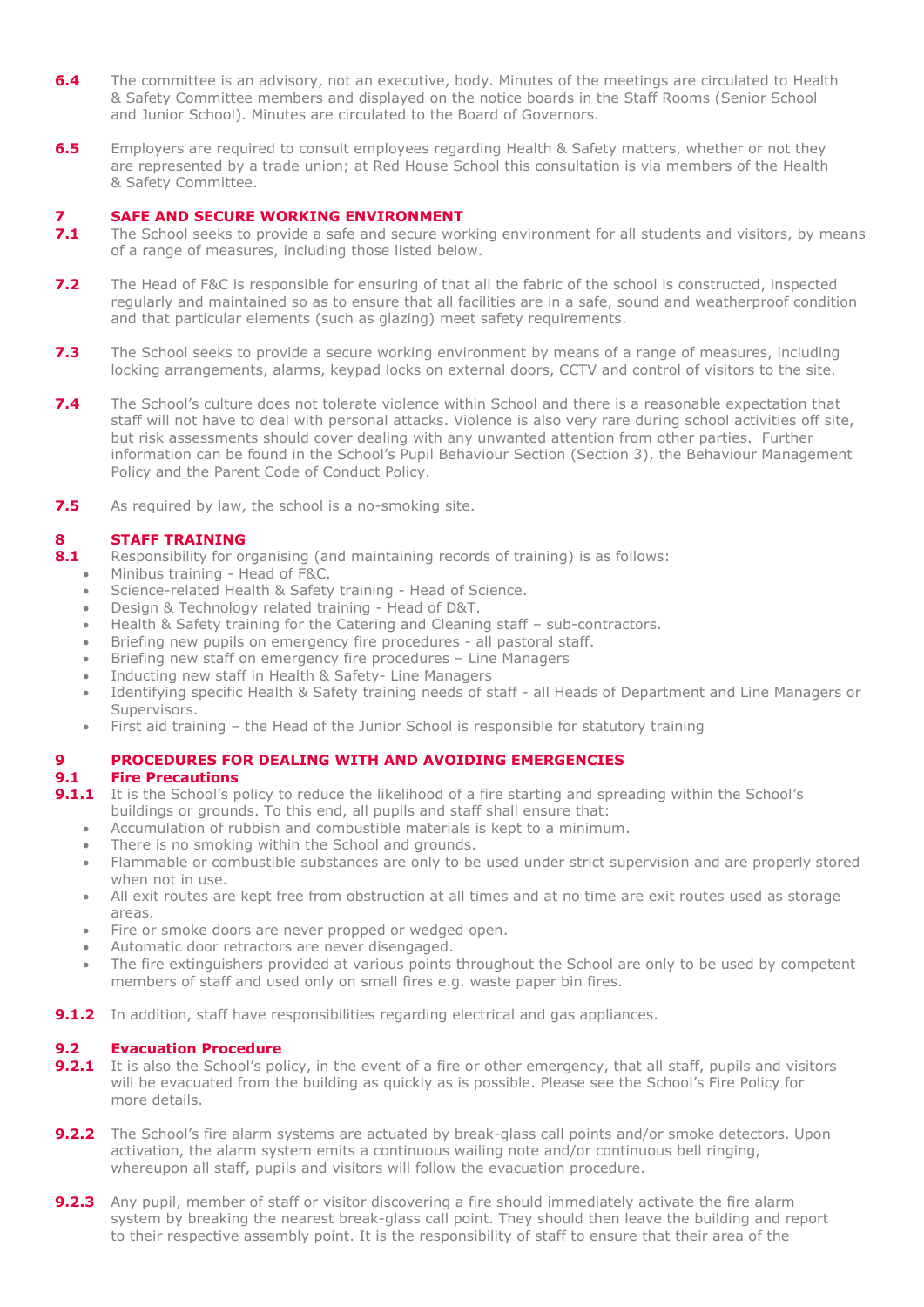building is cleared as they leave the building. All windows and doors, including fire doors, must be left closed in order to contain a fire.

**9.2.4** On hearing the alarm, all pupils and staff are to evacuate the building in an orderly manner and assemble at the following signed assembly point:

Senior School: on the Astro Junior School: on the hard playing area

**9.2.5** The senior person at each of the assembly points is to conduct a roll call taking the following documents:

| <b>Site</b>   | <b>Documents</b>                                                                                      | <b>From</b>          |
|---------------|-------------------------------------------------------------------------------------------------------|----------------------|
| Senior School | Emergency Evacuation Record, Timetable, Visitors Book,<br>Absence List, Out of School List            | Senior School Office |
| Junior School | Emergency Evacuation Record, Timetable, Visitors Book,<br>Pupil Signing in and Out Book, Absence List | Junior School Office |

**9.2.6** In the event of a fire alarm activation the school office will be contacted by the alarm monitoring company in the first instance to determine whether the fire brigade need to be called. If advised to do so or there is no answer the monitoring company will dial 999.

#### **9.3 Accidents**

**9.3.1** Details of the procedures to be followed by the member of staff responsible for anyone who becomes ill or suffers injury as the result of an accident can be found in the School's First Aid Policy.

#### **9.4 Accidents on School Premises**

**9.4.1** A number of staff are First Aid qualified and available to assist other colleagues as necessary. A list of names of those staff that are currently qualified is listed in the School's First Aid Policy.

### **10 REPORTING OF ILLNESS, ACCIDENTS AND DANGEROUS OCCURRENCES**

#### **10.1 Responsibilities of Staff**

As soon as possible after the accident, the member of staff responsible for the ill or injured person must do the following:

- In all cases, complete the appropriate Accident & Illness Book, the location of which is as follows:
	- o Pupils: Senior School and Junior School Office.
	- o Staff: Senior School and Junior School Office.
- In case of all accidents, complete an Accident Report Form, available in the School Office. This is started by the member of staff who first sees the accident even if they then leave the pupil with the First Aid trained staff to confirm that all necessary action has been taken. Completed Accident Report Forms must be submitted to the Senior School or the Junior School secretary within 24 hours or on a Monday morning where an accident happens at the weekend.
- The School secretaries will carry out all other reporting formalities, as set out in the following section.
- The School secretaries will submit a copy of each Accident Report Form to the Chair of the Health & Safety Committee.
- All accidents to pupils, staff, parents and visitors, no matter how small must be reported to the Head / Chair of the Health & Safety Committee as soon as possible after the accident took place.
- Any injuries to pupils which result in a hospital visit must be reported to the Children's Hub (CHUB) by the Designated Safeguarding Lead (DSL) or a Deputy Designated Safeguarding Lead (DDSL), Current contact information can be found in the Child Protection (Safeguarding) Policy, and advice will be given from First Contact as to whether further action is required.
- Incidents involving contractors (e.g. cleaners or catering staff) working on school premises are normally reportable by their employers.

#### **10.2 Responsibilities of School Management**

- Under the Reporting of Injuries, Diseases and Dangerous Occurrences Regulations 2013 (RIDDOR), specified injuries, diseases and dangerous occurrences must be reported to the Health & Safety Executive (HSE).
- In cases of serious injury or death of a child, the incident must also be reported to LADO by the School's DSL or a DDSL.

# **11 INJURIES AND ILL HEALTH TO PEOPLE AT WORK**<br>**11.1** The following accidents must be reported to the HSE if

- **11.1** The following accidents must be reported to the HSE if they injure either a member of staff during an activity connected with work, or self-employed people (e.g. peripatetic music teachers) while working on the premises:
	- Accidents resulting in death or specified injury must be reported without delay (including as a result of physical violence).
	- Accidents which prevent the injured person from continuing their normal work for more than seven consecutive days (not counting the day of the accident but including weekends and rest days) and must be reported as soon as is practicable and no later than 15 days from the date of the accident.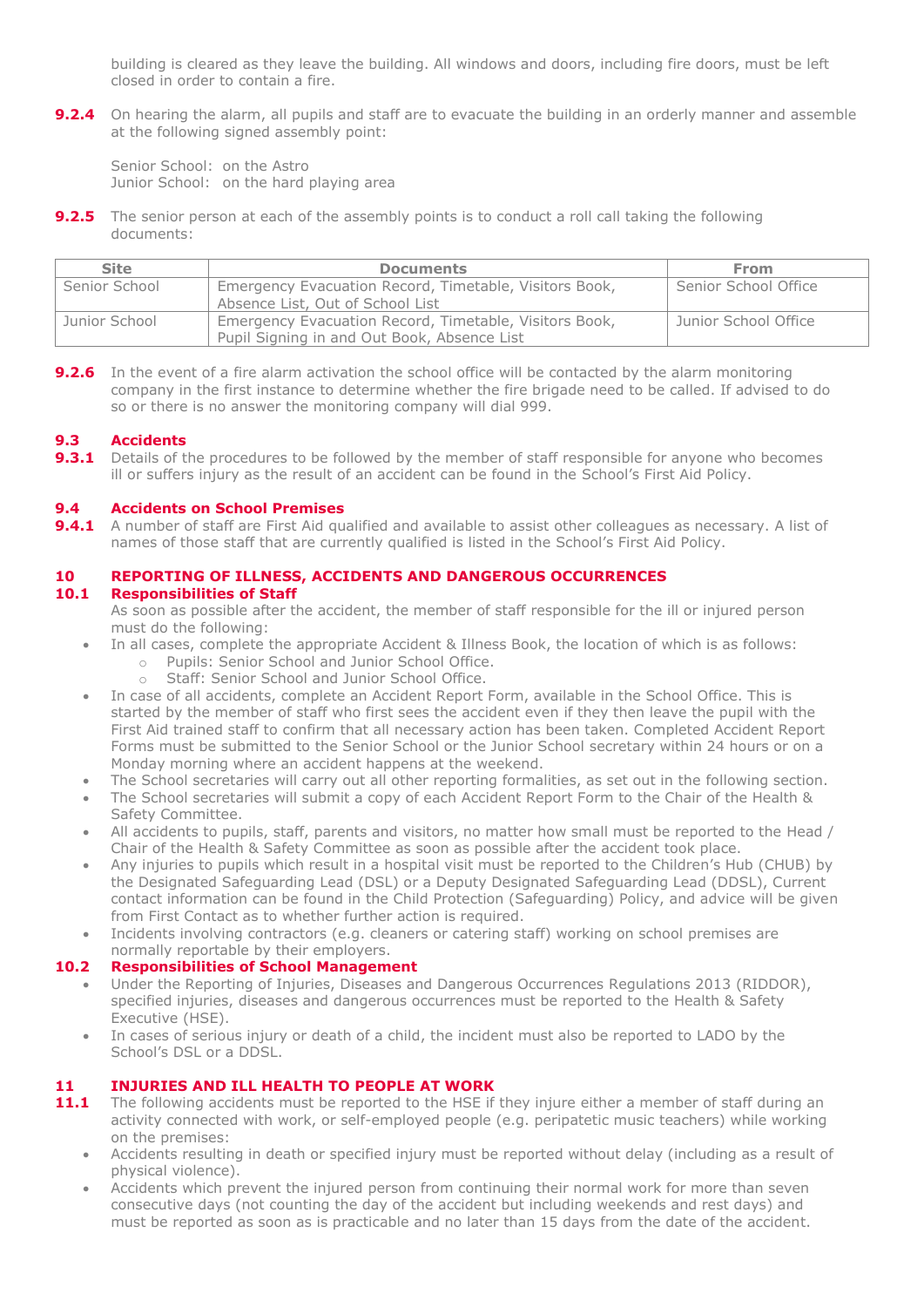- **11.2** Any case of work related disease, specified under RIDDOR, that affects an employee and that a doctor confirms in writing must also be reported.
- 11.3 Reportable specified injuries include:
	- Fractures other than to fingers, thumbs and toes.
	- Amputations.
	- Any injury likely to lead to permanent loss of sight or reduction in sight.
	- Any crush injury to the head or torso causing damage to the brain or internal organs.
	- serious burns (including scalding) which:
		- o Cover more than 10% of the body.
		- o Cause significant damage to the eyes, respiratory system or other vital organs
	- Any scalping requiring hospital treatment.
	- Any loss of consciousness caused by head injury or asphyxia.
	- Any other injury arising from working in an enclosed space which:
		- o Leads to hypothermia or heat induced illness.
		- o Requires resuscitation or admittance to hospital for more than 24 hours.

#### **11.4 Physical violence**

- **11.4.1** Some acts of non-consensual physical violence to a person at work, which result in death, a specified injury or a person being incapacitated for over seven days, are reportable. In the case of an over seven day injury, the incapacity must arise from a physical injury, not a psychological reaction to the act of violence.
- **11.4.2** Examples of reportable injuries from violence include an incident where a teacher sustains a specified injury because a pupil, colleague or member of the public assaults them while on school premises. This is reportable, because it arises out of or in connection with work.

#### **11.5 Reportable occupational diseases**

- **11.5.1** Employers must report occupational diseases when they receive a written diagnosis from a doctor that their employee has a reportable disease linked to occupational exposure. These include:
	- Carpal tunnel syndrome.
	- Severe cramp of the hand or forearm.
	- Occupational dermatitis.
	- Hand-arm vibration syndrome.
	- Occupational asthma.
	- Tendonitis or tenosynovitis of the hand or forearm.
	- Any occupational cancer.
	- Any disease attributed to an occupational exposure to a biological agent.

#### **11.6 Stress**

**11.6.1** Work related stress and stress related illnesses (including post-traumatic stress disorder) are not reportable under RIDDOR. To be reportable, an injury must have resulted from an 'accident' arising out of or in connection with work. In relation to RIDDOR, an accident is a discrete, identifiable, unintended incident which causes physical injury. Stress related conditions usually result from a prolonged period of pressure, often from many factors, not just one distinct event.

#### **12 INCIDENTS TO PUPILS AND OTHER PEOPLE WHO ARE NOT AT WORK**

- 12.1 Injuries to pupils and visitors who are involved in an accident at school or on an activity organised by the school are only reportable under RIDDOR if the accident results in:
	- The death of the person, and arose out of or in connection with a work activity.
	- An injury that arose out of or in connection with a work activity and the person is taken directly from the scene of the accident to hospital for treatment (examinations and diagnostic tests do not constitute treatment).
- **12.2** The lists of specified injuries and diseases above only apply to employees. If a pupil injured in an accident remains at school, is taken home or is simply absent from school for a number of days, the incident is not reportable.

#### **12.3 How to decide whether an accident to a pupil 'arises with or is in connection with work'**

**12.3.1** The School should consider whether the incident was caused by:

- A failure in the way a work activity was organised (e.g. inadequate supervision of a field trip).
- The way equipment or substances were used (e.g. lifts, machinery, experiments etc.).
- The condition of the premises (e.g. poorly maintained or slippery floors).
- **12.3.2** If a pupil is taken to hospital after breaking an arm during an ICT class, following a fall over a trailing cable, the incident would be reportable. If a pupil is taken to hospital because of a medical condition (e.g. an asthma attack or epileptic seizure) this would not be reportable, as it did not result from the work activity.
- **12.3.3** Most common incidents that cause injuries to pupils at school tend not to be reportable under RIDDOR as they do not arise directly from the way the school undertakes a work activity. In all cases reporting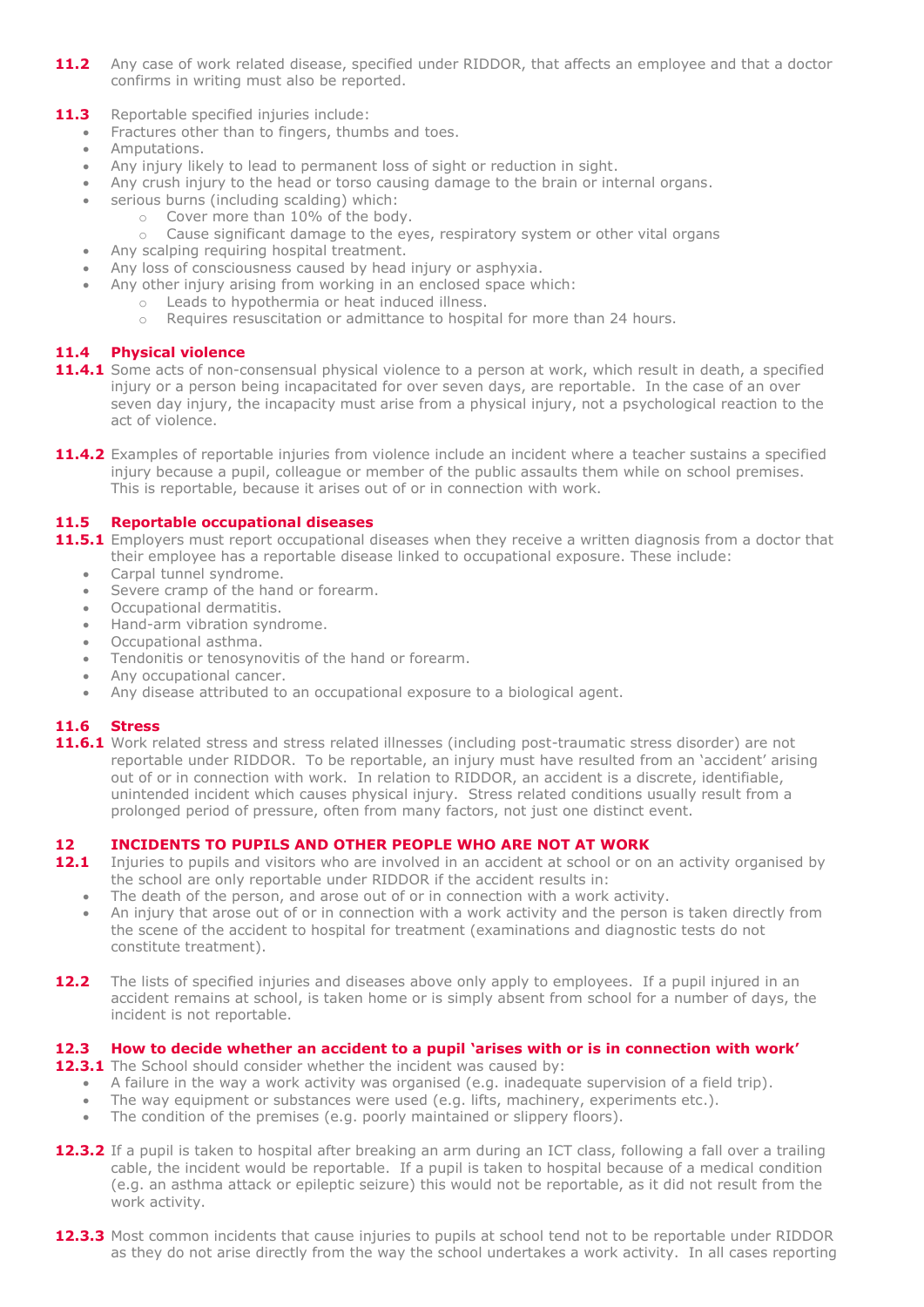only needs to be considered where an accident results in a pupil's death or they are taken directly from the scene of the accident to hospital for treatment. There is no need to report incidents where people are taken to hospital purely as a precaution, when no injury is apparent.

- **12.4 Accidents to pupils during sports activities**
- **12.4.1** Not all sports injuries to pupils are reportable under RIDDOR, as organised sports activities can lead to sports injuries that are not connected with how schools manage the risks from the activity.
- **12.4.2** The essential test is whether the accident was caused by the condition, design or maintenance of the premises or equipment, or because of inadequate arrangements for supervision of an activity. If an accident that results in an injury arises because of the normal rough and tumble of a game, the accident and resulting injury is not reportable.
- **12.4.3** Examples of reportable accidents include where:
	- The condition of the premises or sports equipment was a factor in the incident, e.g. where a pupil slips and fractures an arm because a member of staff had polished the sports hall floor and left it too slippery for sports.
	- There was inadequate supervision to prevent an incident, or failings in the organisation and management of an event.

#### **12.5 Accidents to pupils in a playground**

- 12.5.1 Most playground accidents due to collisions, slips, trips and falls are not normally reportable.
- **12.5.2** Incidents are only reportable where the injury results in a pupil either being killed or taken directly to hospital for treatment.
- **12.5.3** Either is only reportable if they were caused by an accident that happened from or in connection with a work activity. This includes incidents arising because:
	- The condition of the premises or equipment was poor, e.g. badly maintained play equipment.
	- The school had not provided adequate supervision, e.g. where particular risks were identified, but no action was taken to provide suitable supervision.

#### **12.6 Physical violence**

**12.6.1** Violence between pupils is a school discipline matter and not reportable under RIDDOR, as it does not arise out of or in connection with a work activity.

#### **12.7 Injuries to pupils while travelling on a school bus**

- **12.7.1** If another vehicle strikes the school bus while pupils are getting on or off and pupils are injured and taken to hospital, this is normally reportable under RIDDOR.
- **12.7.2** However, deaths and injuries resulting from a road traffic accident involving a school vehicle travelling on the public highway do not have to be reported under RIDDOR. These are classed as road traffic accidents and are investigated by the police.

#### **12.8 Incidents involving pupils on overseas trips**

**12.8.1** RIDDOR only applies to activities which take place in Great Britain so any incident overseas is not reportable to HSE.

#### **12.9 Incidents to pupils on work experience placements**

**12.9.1** If pupils are on a training scheme or work placement, they are deemed to be employees for the period of the placement. In these circumstances, the employer, as the responsible person, should report a death, injury or disease to a pupil, which arises out of or in connection with work, i.e. the wider range of reporting categories as for employees.

#### **13 DANGEROUS OCCURENCES**

- 13.1 These are specified near-miss events, which are only reportable if listed under RIDDOR. Reportable dangerous occurrences include:
	- The collapse or failure of load-bearing parts of lifts and lifting equipment.
	- The accidental release of a biological agent likely to cause severe human illness.
	- The accidental release or escape of any substance that may cause a serious injury or damage to health.
	- An electrical short circuit or overload causing a fire or explosion.
- **13.2** In the event of the accident being reportable under RIDDOR, the following action must be taken: Using the completed Accident Report Form School Secretaries will contact the Incident Contact Centre (ICC).
	- Fatalities and specified injuries, i.e. broken bones and amputations, should be reported to the HSE without delay. This report can be made by telephone on 0345 300 99 23.
	- All other reportable injuries, diseases or dangerous occurrences should be made via the HSE's RIDDOR website: http://www.hse.gov.uk/riddor/.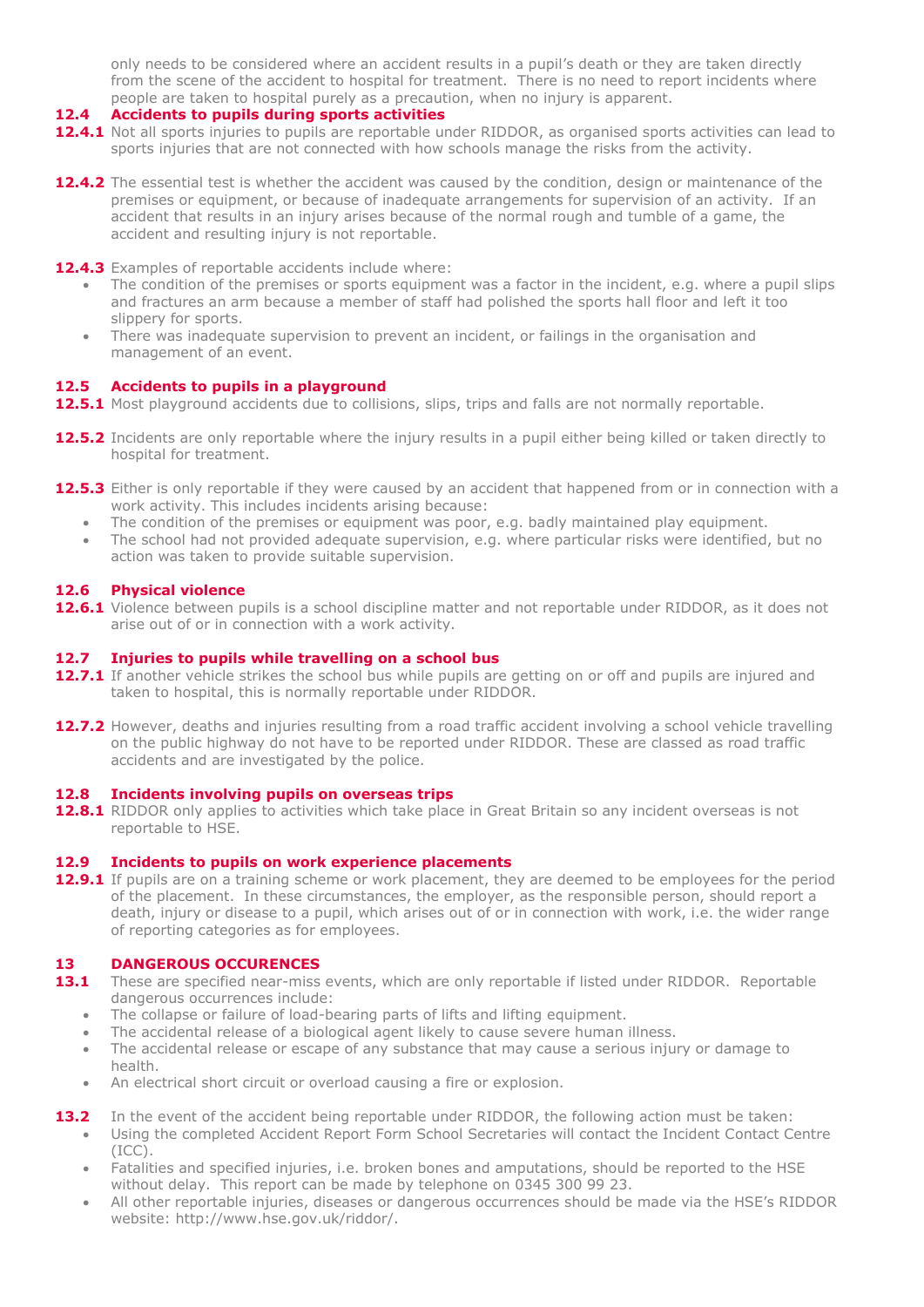- Copies of the report will be retained by the Health & Safety Adviser. The Health & Safety Adviser will carry out an investigation of the circumstances of the accident and forward copies to the Chair of the Health & Safety Committee as soon as possible after the accident.
- The Chair of the Health & Safety Committee is required to inform the Head of any steps to be taken to avoid a recurrence of an incident.
- The Chair of the Health & Safety Committee will submit an annual report to the Health & Safety Committee and to the Head and Board of Governors, covering all accidents, accident reports, investigations and recommendations.

#### **14 INFECTIOUS DISEASES**

- **14.1** Any employee or pupil suffering from an infectious disease as detailed in Public Health England document 'Guidance on infection control in schools and other childcare settings', must stay away from School for the period specified in the Appendix of the School's Administration of Medicines in School Policy.
- **14.2** Information regarding an infectious disease suffered by any member of the School community must be passed on to the Head. It is the responsibility of the Head to take appropriate steps to warn all members of the School community of the potential outbreak of infectious disease. This may include liaison with the Health Protection Agency and other health professionals.

# **15 HAZARDS**

- **15.1** Any employee who identifies a hazard must report it to the Health & Safety Adviser (Head of F&C). Following the report of the hazard the member of staff responsible for that area along with the Health & Safety Adviser must take the following steps:
	- Isolate people from the hazard whilst it exists.
	- Isolate the hazard.
- **15.2** The Head should be informed as soon as practicable of any such hazard and the HSA will keep a record of such reports and the actions taken.

#### **16 ENVIRONMENT**

**16.1** Defects in heating, lighting and ventilation observed by any employee are recorded in the Maintenance Books located in the Junior School and the Senior School Offices and discussed with the Caretakers at weekly meetings where any remedial work is agreed.

#### **17 ELECTRICAL SAFETY AND TESTING**

- **17.1** Electrical equipment must be used in accordance with the Electricity at Work Regulations (1989). Heads of Department and other managers must take the advice of the Head of F&C with regard to maintenance and use of electrical equipment within their areas.
- **17.2** Portable electrical appliances are tested annually. Fixed electrical appliances are tested every five years. Responsibility for testing rest with the Head of F&C.
- **17.3** Electrical appliances which do not belong to the School are not permitted to be used, unless permission is granted from the Head of F&C, who will arrange appropriate testing.

#### **18 CONTROL OF HAZARDOUS SUBSTANCES**

- **18.1** The use and storage of substances is subject to the Control of Substances Hazardous to Health Regulations (2002), a copy of which can be found on the HSE website.
- **18.2** Heads of Department must ensure that the use and storage of materials in their Department complies with these regulations. Heads of Department are responsible for informing their staff and technicians of the relevant implications of the COSHH Regulations.

#### **18.3 Hazardous materials: asbestos containing materials (ACMs)**

- **18.3.1** The school will meet the requirements of the Control of Asbestos Register (2006). A full survey has been conducted and an Asbestos Register produced. All identified asbestos in the school has been removed where possible and those areas where asbestos remains, but prevents no risk unless disturbed, is listed in the Register and labelled.
- **18.3.2** Any member of staff who believes they have identified any hazardous material should report it to the Head of F&C immediately. Further guidance is provided in Appendix 2.

#### **19 EXTERNAL ADVISERS FOR HEALTH & SAFETY**

- **19.1** At Red House School, we use external consultants to advise, when appropriate, on matters of Health & Safety within the School. This includes:
	- Structural surveyors are retained to give advice on the external fabric of the school when required.
	- Engineers monitor and service the school's plant, equipment, including boilers annually.
	- All gym and fitness equipment is serviced every two years.
	- The trim trails on both sites are serviced annually.
	- The school's adherence to Health & Safety in catering and cleaning is subject to external inspection by the Environmental Health Officer (EHO).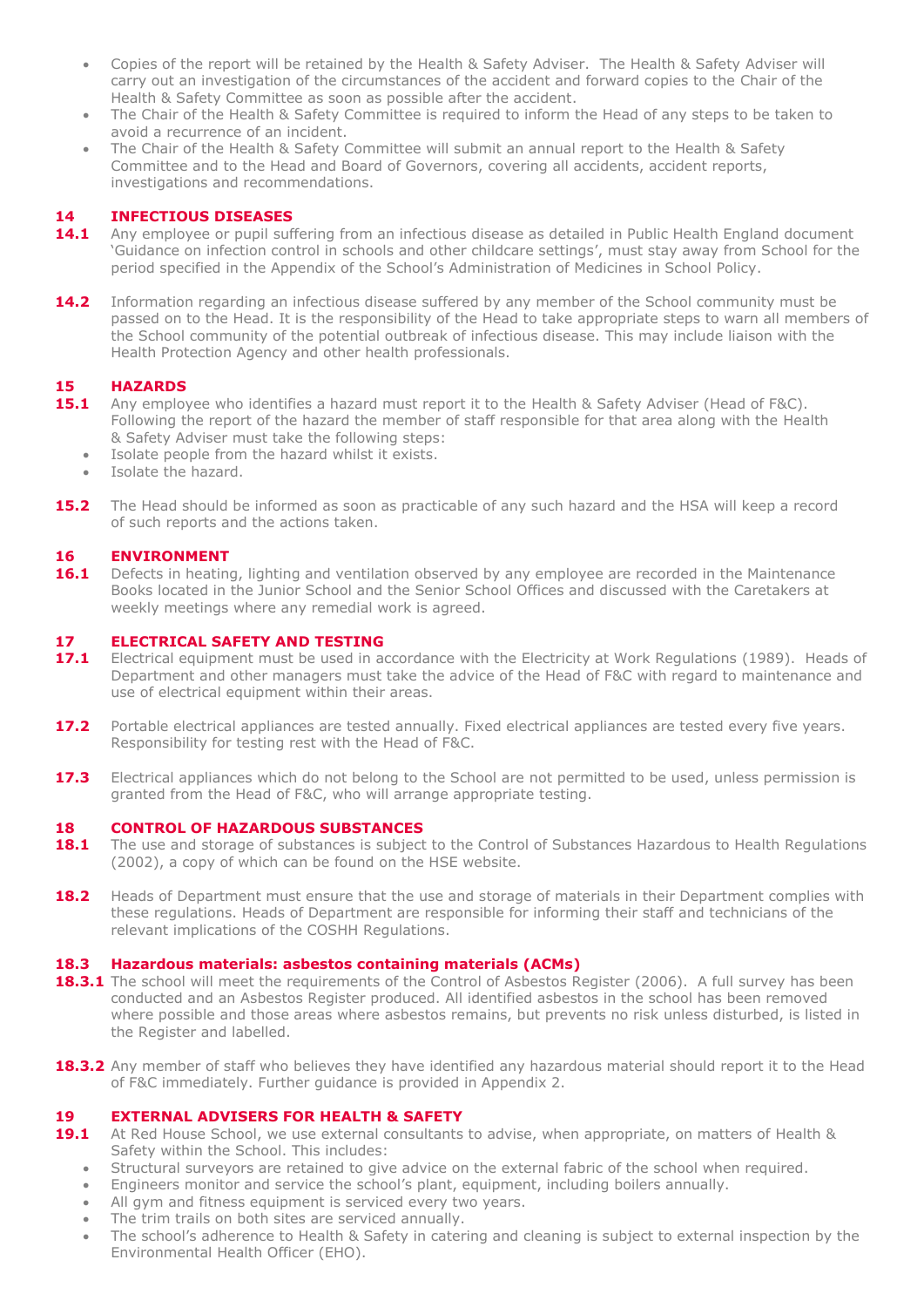- **19.2** In addition, the Catering Manager arranges for:
	- An annual independent hygiene and safety audit of food storage, meal preparation and food serving areas.
	- Professional advice from a Dietician on healthier food, menu planning and special diets as needed.
	- The professional deep cleaning of all equipment, high level cleaning of all cooking, food preparation and storage surfaces, areas annually.
	- Appropriate pest control measures to be in place.
- **19.3** The school has a suitable and sufficient fire risk assessment which is reviewed annually for items in the action plan and updated every 3 years, or when significant changes are made to the interior of buildings, or new buildings are bought or added.
- **19.4** In addition to the weekly fire alarm tests, the alarm system and all smoke detectors are tested quarterly by a qualified contractor.
- **19.5** Emergency lighting is tested twice a year and fire extinguishers [and blankets] are tested annually by a qualified contractor.
- **19.6** The school has a suitable and sufficient risk assessment for legionella, a quarterly showerhead and hose clean and chlorination, quarterly audit of legionella log book, six monthly inspection of cold water storage tanks and an annual review of the legionella risk assessment.
- **19.7** The school maintains an asbestos register and the Head of F&C is responsible for ensuring that it is kept up to date and for any sampling or removal before major works takes place. He/she is also responsible, in conjunction with the Maintenance Supervisor and Caretaker for making sure that Contractors are fully briefed on areas of asbestos before starting work.
- **19.8** The School has current electrical test certificates for all its buildings and all electrical installations are MCB protected and meet the requirements of BS7671 IEE wiring regulations.
- **19.9** All work on gas boilers and appliances is carried out by registered Gas Safe Engineers.
- **19.10** All domestic boilers are serviced annually and all domestic properties have current Landlord's Gas Safety. Certificates.
- **19.11** All lightning protection and earthing conforms to BS 6651-1999 or to BS EN 62305. It is tested annually by a specialist contractor.
- **19.12** All construction work will be conducted in accordance with the Construction (Design and Management) Regulations (2015).

#### **20 SCHOOL TRIPS AND EXPEDITIONS**

- **20.1** Staff arranging activities outside school must:
	- Follow all Red House School procedures for approval of trips, including: risk assessments, medical consent forms, trip management and insurance. (See Health & Safety – School Visits Policy).
	- Where a third party provides activities, staff must ensure that the provider is appropriate and competent to provide the activity and, for specialised activities, also hold a valid and appropriate license.

#### **20.2 School vehicles and traffic on the School site**

- **20.2.1** Staff must sign a declaration and obtain prior approval to drive the minibuses owned or hired by the School. Further details of the particular requirements relating to the safe use of minibuses can be found in the Code of Practice for driving RHS and Hired Vehicles document.
- **20.2.2** All drivers must ensure they are aware of all necessary regulations and their own responsibilities regarding the safe use of vehicles
- **20.2.3** Any staff making use of the School's insurance policy for using their own private vehicle on business use must file a copy of their driving license with the Head of F&C every two years.
- **20.2.4** All staff, contractors and visitors must exercise particular care when driving within the School site and are required to observe a 10 mph speed limit.

#### **21 WORKING AT HEIGHT**

- **21.1** Staff working at height (defined as any location where a fall from it might cause injury) must meet the requirements of the Working at Height Regulations (2005) (as amended). The risk of accidents while using steps and ladders can be reduced by following some simple rules. So far as is practicable, steps and ladders should only be used as a means of access and not as a work platform.
- **21.2** See HSE leaflet on 'Working at Height' on the HSE website for more information.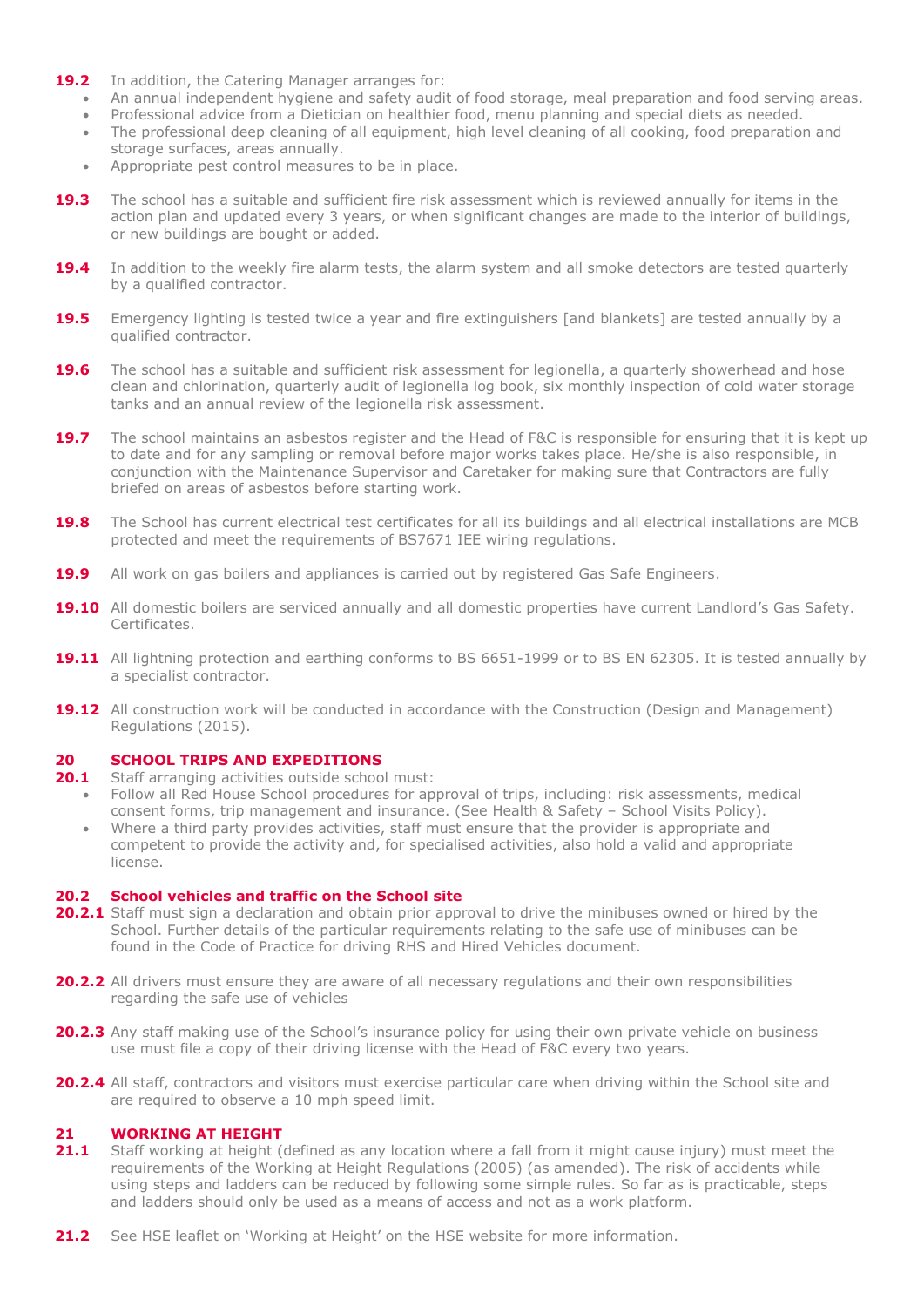#### **22 MANUAL HANDLING**

- **22.1** Most staff will at some time lift heavy or bulky items, and should be aware that this is a common cause of injury. The Manual Handling Operations Regulations (1992) (as amended) require that manual handling tasks which include a risk of injury should be avoided so far as is reasonable practicable. Where avoidance is not practicable, a risk assessment must be carried out. All staff have received appropriate training on manual handling.
- **22.2** See HSE leaflet on 'Manual Handling Operations' available on the HSE website.

#### **23 WORKING ALONE/OUT OF HOURS**

23.1 Staff working in School outside normal hours, and particularly while working alone, should consider additional measures to ensure their own safety, including using the signing in/out books.

#### **24 SLIPS AND TRIPS**

- 24.1 Staff are made aware of procedures relating to slips and trips in their work area through RA46, Preventing slips, trips and falls, and are expected to follow them.
- **24.2** The school seeks to ensure that floor surfaces, edge protection and handrails at each location are appropriate, clean and in good condition, to reduce the risk of slip hazards and are kept free from trip hazards.
- **24.3** Staff will take a proactive role in preventing slips and trips by:
	- Taking action to remove slip and trip hazards from their work area (e.g. cleaning up spillages, rerouting trailing cables etc.).
	- Maintaining a tidy work area.
	- Reporting any defects in the Maintenance book.

#### **24 HEALTH OF STAFF AND PUPILS**

- **24.1** The School will seek to promote healthy living among its staff and pupils by a range of measures including:
	- Health education and advice.
	- Promoting healthy eating.
	- Encouraging physical exercise and activities.
	- Management of long term health conditions.
	- Inoculation programmes.
	- Counselling and guidance.
	- Providing healthy snacks.
	- Ensuring lunch menus provide a healthy balance of foods.
- **24.2** Further guidance is provided in Appendix 3 and in the School's Wellbeing and Positive Mental Health Policy.

#### **24.3 Occupational Health and Stress**

- 24.3.1 The School's aim is to promote good health, wellbeing and positive mental health for every member of staff and pupil body.
- **24.3.2** To pursue this aim, we use a whole school approach alongside specialised, targeted approaches.
- **24.3.3** All staff have access to policies covering Absence Management and Wellbeing & Positive Mental Health, both of which provide guidance on looking after the health and wellbeing of all staff.
- **24.3.4** An open-door policy to the SMT is always made available if staff need to speak to someone about any issues of concern about their health and/or wellbeing. Any further support will be provided, where necessary including, but not limited to, professional advice from a counselling service or occupational health therapist.

#### **24.4 Safety glasses for staff**

- **24.4.1** Members of staff may need prescription safety glasses to carry out lessons/demonstrations/activities in line with Health & Safety guidelines and relevant risk assessments.
- **24.4.2** The School will re-imburse the cost of the prescription safety glasses up to a maximum spend of £75 per pair.
- **24.4.3** The safety glasses can be replaced and costs re-imbursed in line with changes in prescription details but not more than once in any one academic year.

#### **25 INSPECTIONS**

**25.1** A valuable asset to ensure a good Health & Safety environment is to have a good system of regular formal and informal inspections of the School backed up by regular Health & Safety audits of the whole system.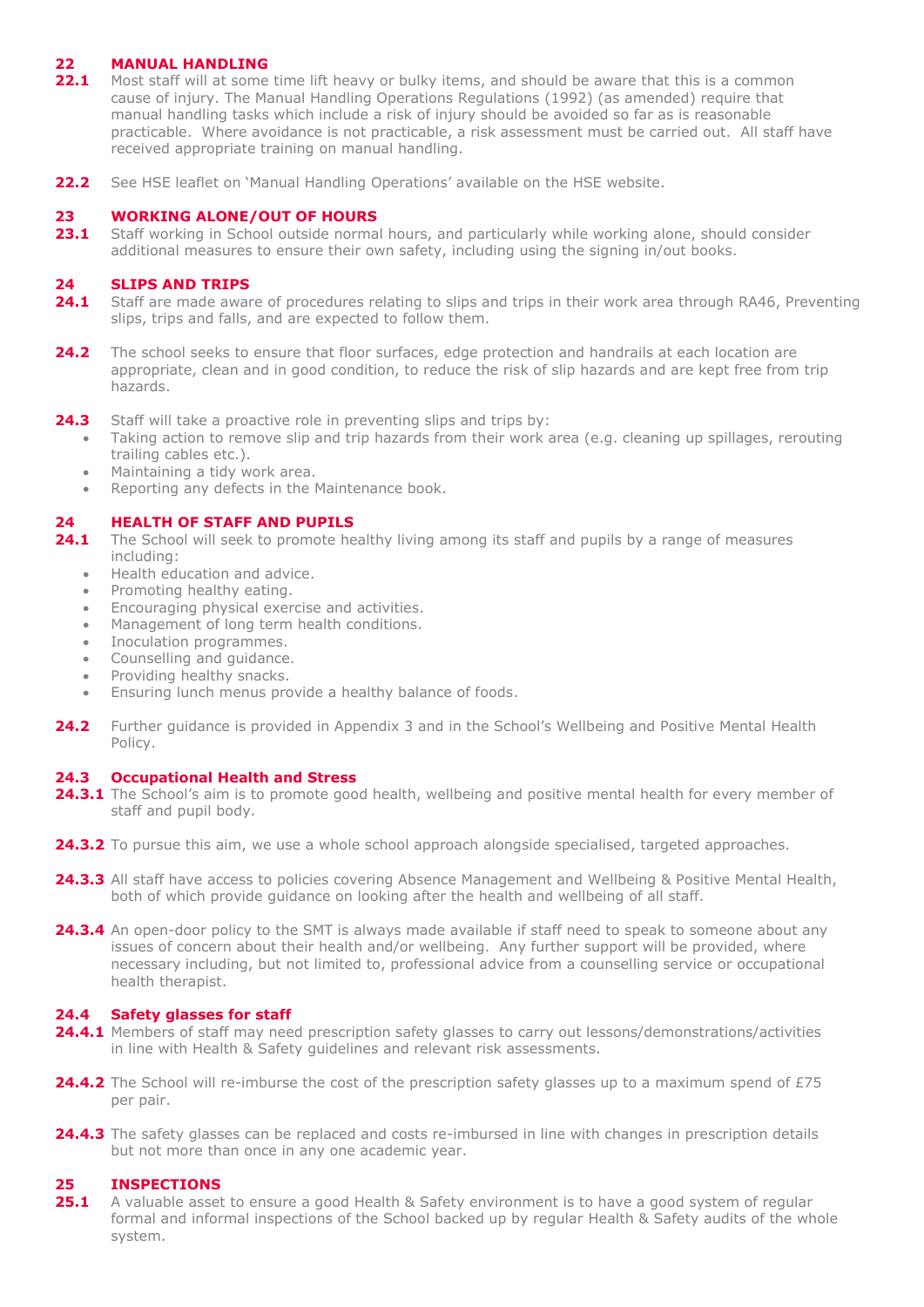#### **25.2 Informal Inspections**

- **25.2.1** All staff whilst carrying out their working activities must, as stated in the Health & Safety at Work Act, 'look after their own Health & Safety and welfare as well as the Health & Safety and welfare of others who may be affected by their acts of omission'. In complying with this, staff members are carrying out informal inspections of the School.
- **25.2.2** In carrying out these informal inspections as part of their duties, if they discover any defect to the building, equipment or any other facilities, they should inform the Head of F&C in writing. If the defect is considered to be of immediate concern then this reporting should be done by telephone and followed up in writing.
- 25.2.3 In addition, all Heads of Department, Key Stage Co-ordinators, the Head of the Junior School and other managers have the added responsibility of the staff in their care and are therefore expected, as part of their normal day's activities, to check their appropriate areas to ensure that safe systems and procedures are being followed in accordance with the Health & Safety Policy.

#### **25.3 Formal**

- **25.3.1** Each Head of Department, Key Stage Co-ordinators and the Head of the Junior School is expected to conduct a recorded termly inspection of his / her Department.
- **25.3.2** The Head of F&C will carry out inspections of the whole workplace at random intervals, to ensure overall compliance with this policy and any relevant statutory provisions.
- **25.3.3** The Health & Safety Committee will also conduct an annual review of the systems and procedures in place with regard to Health & Safety.
- **25.3.4** A pro forma of the inspection checklist can be found in Appendix A.

Reviewed by: A Tomlinson and Dr R Ashcroft June 2022

> Ratified by Board of Governors March 2022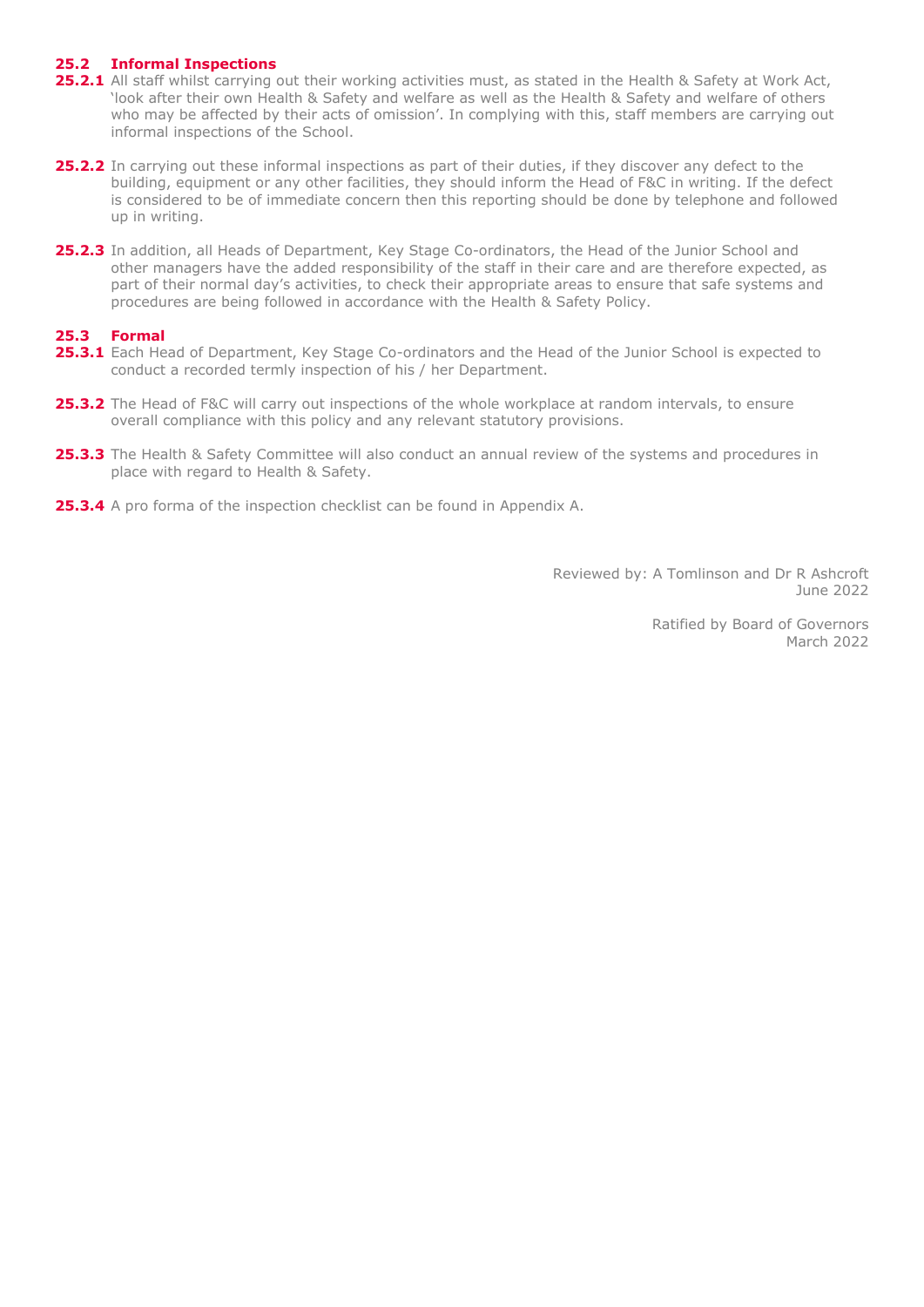### **APPENDIX 1 HEALTH & SAFETY INSPECTION CHECKLIST**

| DEPARTMENT     | <b>INSPECTED BY</b> |
|----------------|---------------------|
| ROOM INSPECTED | <b>DATE</b>         |

| 1 - Hygiene & Welfare                                                         | Yes | No |
|-------------------------------------------------------------------------------|-----|----|
| (a) Is good housekeeping being observed across the whole school?              |     |    |
| (b) Is ventilation in your room adequate?                                     |     |    |
| (c) Are floor coverings in good condition and walkways free from obstruction? |     |    |
| (d) Is there adequate lighting?                                               |     |    |

| 2 - A Safe Place to Work                                                                                     | Yes | No |
|--------------------------------------------------------------------------------------------------------------|-----|----|
| (a) Is there adequate space for easy movement with clear & safe access & egress?                             |     |    |
| (b) Are there any trip hazards?                                                                              |     |    |
| (c) Are storage areas/shelving etc. in a neat and tidy condition and fit for purpose?                        |     |    |
| (d) Is furniture in good repair and suitable for purpose? *correct size and safe                             |     |    |
| (e) Have all portable appliances been checked and date marked for electrical safety<br>within the last year? |     |    |
| (f) Are all areas adequately lit for their purpose?                                                          |     |    |

| $3 - \text{COVID-19 safety}$                                                                                                              | Yes | No. |
|-------------------------------------------------------------------------------------------------------------------------------------------|-----|-----|
| (a) Is your classroom set up safely in line with the School's risk assessment?                                                            |     |     |
| (b) Does your classroom have all hygiene/safety items?<br>*Lidded pedal bin, hand sanitiser, anti bac/viral spray, paper towels, tissues) |     |     |
| If no, please give details in box 6 below.                                                                                                |     |     |

| 4 - Procedures                                                                                                               | Yes | No |
|------------------------------------------------------------------------------------------------------------------------------|-----|----|
| (a) Are First Aid boxes in position at appropriate points and easily accessible?                                             |     |    |
| (b) Are fire evacuation procedures clear and on display?                                                                     |     |    |
| (c) If there is a fire door, is it unobstructed, kept unlocked and easy to open from<br>the inside?                          |     |    |
| (d) Where relevant, is fire-fighting equipment in place?                                                                     |     |    |
| (e) Have you raised any concerns/issues (hazards/risks) which effect Health &<br>Safety?                                     |     |    |
| (f) If yes to above, has action been taken to remove/reduce the risk?<br>(IF no, please give further details in box 6 below) |     |    |

| 5 - Other Observations                                  | YAS |  |
|---------------------------------------------------------|-----|--|
| (a) Any other observations relating to Health & Safety? |     |  |

If 'Yes' please note: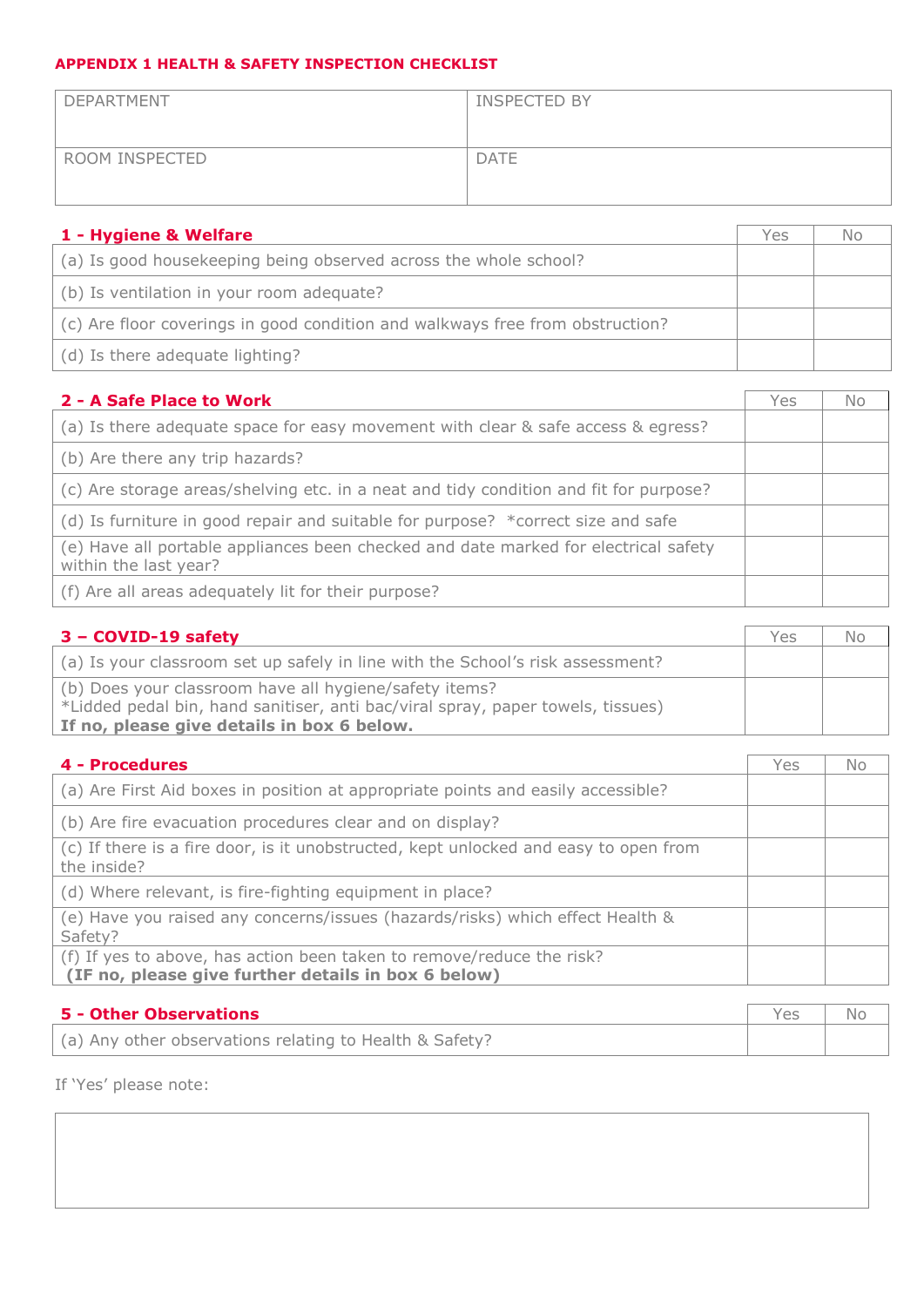#### **6 – Additional details**

### **7 - Action Required (AT to complete):**

Name .......................................

Signature ........................................

Date...................................

Please return completed form to:

Andrea Tomlinson Head of Finance & Compliance

Reviewed September 2021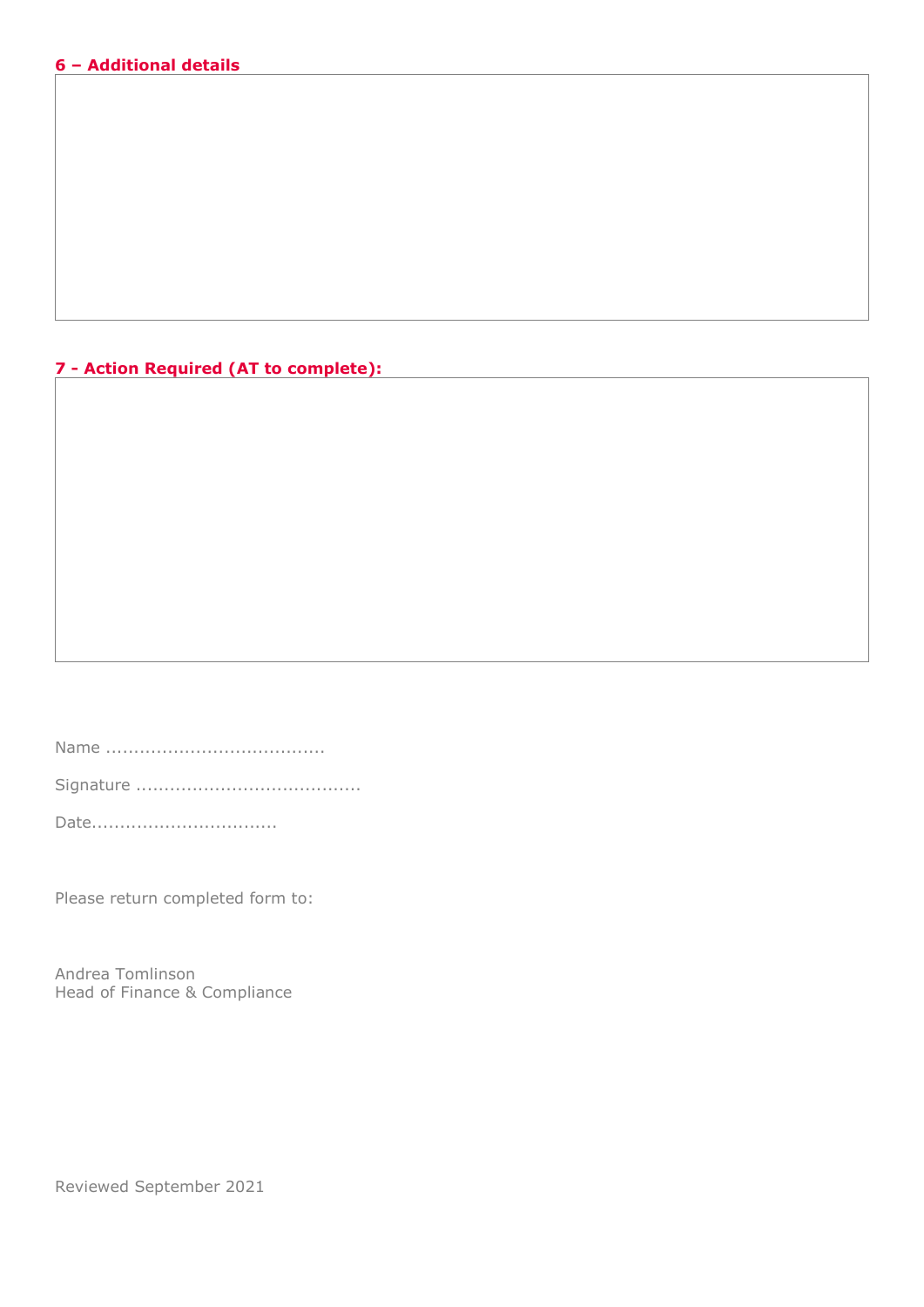#### **APPENDIX 2 – ASBESTOS MANAGEMENT POLICY AND GUIDANCE**

#### **1 INTRODUCTION**

- **1.1** This document is intended to be a simple Policy and Guidance document for staff of Red House School. The Head of Finance & Compliance has a detailed Asbestos Plan and Register that is intended for issue to contractors working for Red House School.
- **1.2** This policy relates to all sections and activities of the school e.g. the Senior School, the Junior School (including EYFS), Wrap Around Care, Offsite Activities and School run Holiday Activities or Clubs.
- **1.3** This policy has regard to the DfE guidance *Managing asbestos in your school: Departmental advice for school leaders, governors, local authorities and academy trusts*

#### **2 ASBESTOS AND ITS DANGERS**

- **2.1** There are three main types of asbestos still found in premises. These are commonly called blue asbestos (crocidolite), brown asbestos (amosite) and white asbestos (chrysotile) All are dangerous but the blue and brown are more so than the white. They cannot be identified just by their colour. Asbestos containing materials (ACM) were used in the construction of buildings from the early years of the 20th century until 1980. Accordingly, with the exception of the new parts of the Junior School and the Senior School, other Red House buildings may very well have ACM present due to construction or repair over the years
- **2.2** Breathing in air containing asbestos fibres can lead to asbestos-related diseases, mainly cancers of the lung and chest lining. There is usually a long delay between first exposure to asbestos and the onset of disease of 15-60 years.
- 2.3 Any contractor who is to undertake invasive work on School premises must read this Asbestos Policy and Guidance, examine the Asbestos Register and sign the Register of Contractors prior to commencing work.

# **3.1 LEGISLATION**<br>**3.1** There are sever

- **3.1** There are several pieces of legislation covering the use of ACMs. The most recent is the Control of Asbestos at Work Regulations 2012. See: http://www.hse.gov.uk/asbestos/regulations.htm. These regulations include the requirement on employers to 'manage' the asbestos in their buildings. In summary, such management involves:
	- **Find out** if ACM or suspected ACM are present carry out a survey.
	- **Assume** that materials contain asbestos unless there is strong evidence that it does not.
	- **Check** the condition of the materials.
	- **Identify** if the material is in poor condition or maintenance or refurbishment is to take place arrange for the material to be sampled and identified.
	- **Record** the location and condition of the ACM and assumed ACM on a plan or drawing.
	- **Assess** whether the condition or location means the material is likely to be disturbed.
	- **Monitor** the condition of ACM and assumed ACM to check on possible deterioration.
	- **Plan**: prepare and implement a plan to manage these risks
	- **Minor Damage** The material should be repaired and/or encapsulated, then labelled and regularly
	- monitored. All personnel likely to work on or disturb the material must be informed of its location.
	- **Good Condition** The material should be labelled and regularly monitored. All personnel likely to work on or disturb the material must be informed of its location.
	- **Poor Condition** Asbestos in poor condition must be removed in accordance with statutory procedures.
	- **Disturbance** Asbestos susceptible to disturbance must be removed in accordance with statutory procedures.

## **4 <b>MANAGEMENT OF ASBESTOS**<br>**4.1** The management of ACMs in the

- **4.1** The management of ACMs in the fabric of buildings is primarily the responsibility of the Head of Finance & Compliance. The Head of Finance & Compliance takes all appropriate steps to comply with asbestos related legislation, approved codes of practice and standards. In particular he/she seeks to ensure that any work involving ACM will not lead to any person being exposed to greater than legally stated 'control' levels of asbestos fibres in air.
- **4.2** Staff must not to carry out any work on the fabric of any building or engage contractors to do so without due consultation with the Head of Finance & Compliance regarding the possible presence of ACMs in case such work leads to accidental asbestos fibre release from drilling, cutting or breaking ACMs.
- **4.3** All staff have a duty to report any damage to asbestos materials or to materials suspected of containing asbestos to the Head of Finance & Compliance.
- **4.4** The Head of Finance & Compliance follows the procedures set out in the management summary in (3) above. A survey of Red House School has been carried out and suspected ACMs have been sampled, identified and recorded by an approved asbestos survey team. The Head of Finance & Compliance maintains an asbestos register of 'what is where'. ACM considered to be in poor condition has been removed by licensed contractors.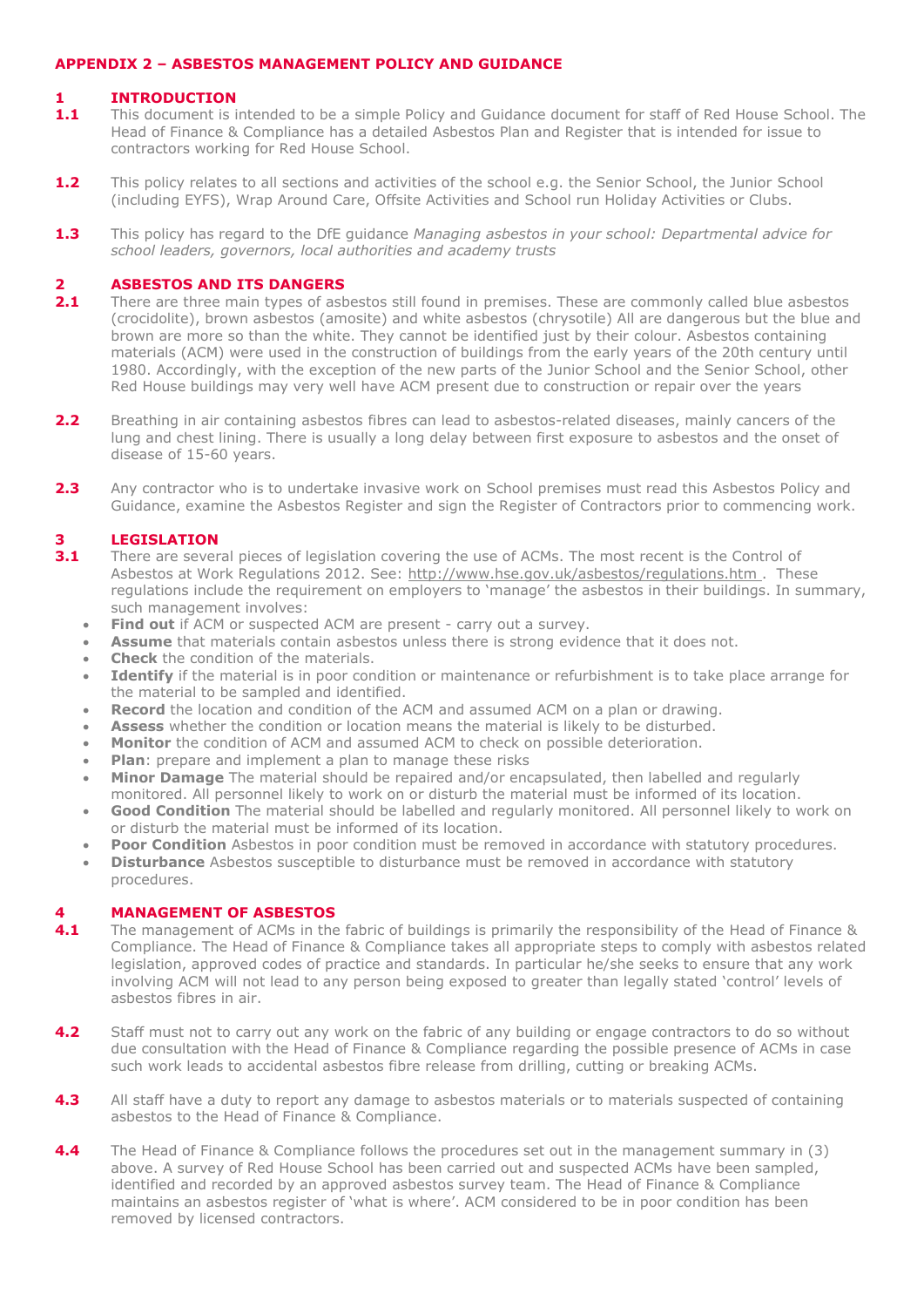- **4.5** Remaining ACMs, not considered to be a risk, are labelled where practical, sealed/encapsulated where practical, monitored at reasonable intervals (the Head of Finance & Compliance arranges for such monitoring) and removed when convenient or when noted to be deteriorating unacceptably.
- **4.6** The replacement, removal, sealing and major work to asbestos containing materials is carried out by licensed contractors engaged solely by the Head of Finance & Compliance. All such work is carried out in accordance with legal requirements and HSE codes of practice. The Head of Finance & Compliance makes the arrangements for air sampling/clearance certificates.
- **4.7** Remaining ACMs sustaining minor damage will be repaired, labelled, resealed/encapsulated and monitored at reasonable intervals.
- **4.8** If maintenance or refurbishment works are to take place where ACM is known to be present, this is either removed before work commences if necessary or the presence of the ACM is brought to the attention of the contractor or maintenance staff so as to prevent inadvertent contact and potential damage.
- **4.9** When buildings are shut down for major refurbishment or change of occupancy, then the possibility of more extensive ACM replacement programmes will be considered.
- **4.10** In accordance with the regulations prohibiting the supply, import and use of asbestos and asbestos based products, the School does not purchase any such products or materials. An exception in relation to the use of asbestos for the purposes of scientific research may be permitted.

#### **5 GUIDANCE FOR MAINTENANCE STAFF**

- **5.1** Maintenance work may involve encounters with asbestos such as: lagging on pipes and boilers; insulation board in walls on doors and ceilings; asbestos cement for roof and wall covering pipes and tanks; in some decorative plaster. The area in which staff are to work should be checked against the survey register.
- **5.2** Suitable asbestos training courses have been provided for the Head of Finance & Compliance, Maintenance Supervisor and Caretaker.
- **5.3** If any material or dust is uncovered and it is suspected to be ACM, staff are to assume it is asbestos until determined otherwise - stop work and get advice.
- **5.4** The HSE has issued safe working practice guidance for working on small amounts of asbestos containing material. However, these only apply after a suitable and sufficient risk assessment by a competent person which determines that 'control limits' (see below) will not be exceeded. The relevant HSE quidance can be seen at: <http://www.hse.gov.uk/asbestos/managing/further.htm>

#### **6 PROCEDURE FOR UNCONTROLLED FIBRE RELEASE**

- **6.1** Where an incident arises that may have resulted in an uncontrolled release of asbestos into the work place at a concentration that might have exceeded the appropriate control limit, e.g. removing pipe lagging subsequently revealed to be asbestos, the following procedures will be implemented:
	- 1. The area should be immediately evacuated and steps taken to secure the affected area from re-entry of unauthorised persons.
	- 2. The Head of Finance & Compliance and Head must be notified as soon as possible in order that the cause can be firmly established.
	- 3. Specialist contractors will undertake air sampling and microscopic examination to determine fibre in air levels and the type of asbestos fibres - if any.
	- 4. Specialist contractors will be employed to thoroughly clean all visible debris and dust.
	- 5. On completion, air sampling will again be carried out and if satisfactory a clearance certificate will be issued.
	- 6. The School as employer is obliged to keep health records for the affected persons. Such records will be kept for at least 40 years. A record of any exposure to asbestos above legal action limits will be placed on any affected employee's personnel file. A copy of the record will be sent to the employee instructing him that it should be retained indefinitely.

#### **7 SOME KEY POINTS FROM THE CONTROL OF ASBESTOS AT WORK REGULATIONS (CAWR)**

- **7.1** Note: It is envisaged that only licensed contractors will carry out any work on asbestos at Red House School.
- **7.2** Other than for short term work on a small amount of asbestos or in some circumstances for limited work in an employer's own workplace by the employer's own workforce, a license from the HSE is required to work with asbestos.
- **7.3** The HSE must be notified before commencing work (usually 14 days) that requires a license.
- **7.4** CAWR require that exposure to asbestos be prevented or reduced to the lowest level reasonably practicable, and are designed to protect anyone at risk from work with asbestos. The Regulations set 'control limits'.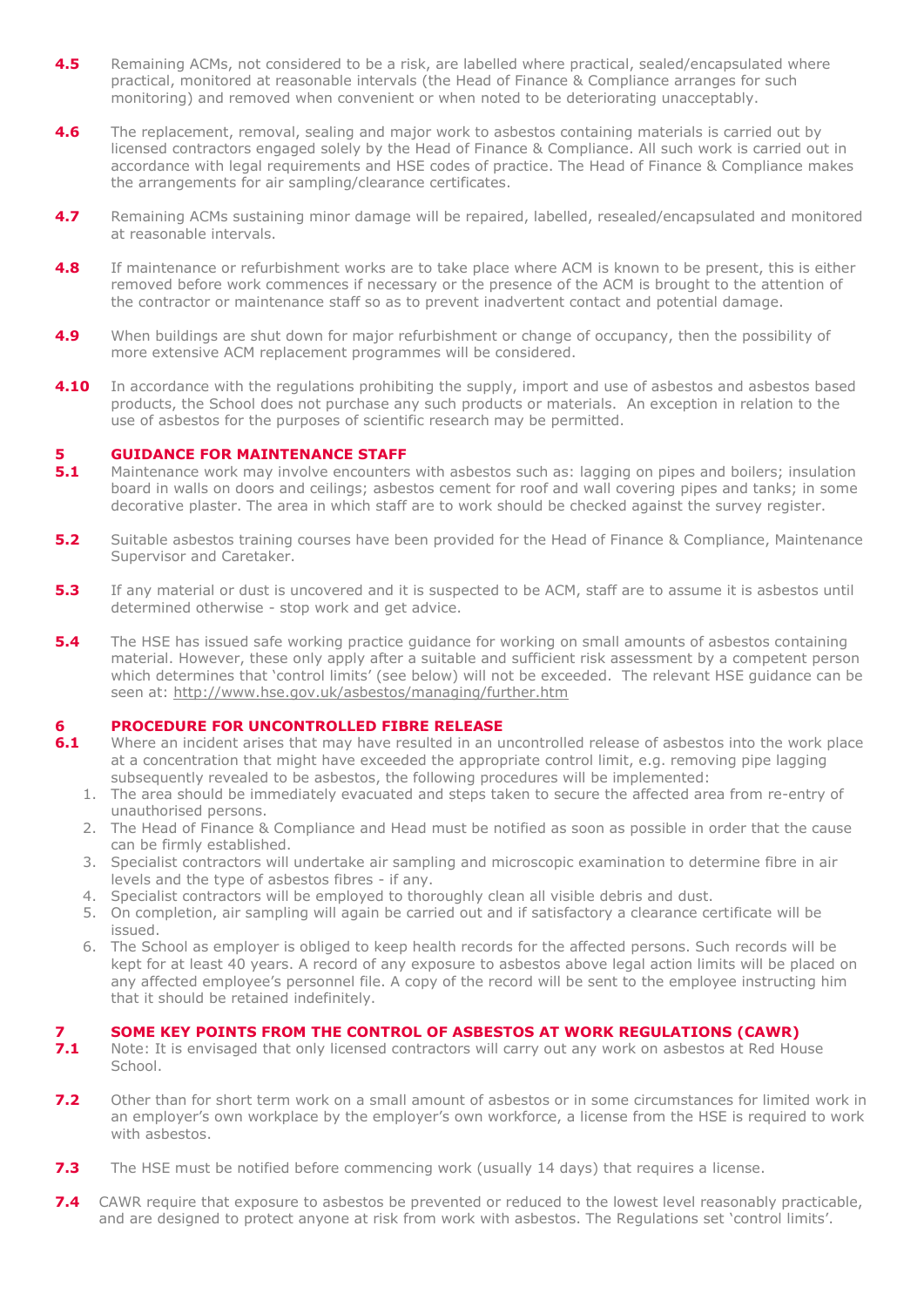- 7.5 To decide whether or not a 'control limit' will be exceeded it is first necessary to know what airborne fibre exposures are likely to be encountered. There are approved methods of estimating probable exposure levels.
- **7.6** Worker exposure must be below the airborne exposure limit (Control Limit). The Asbestos Regulations have a single Control Limit for all types of asbestos of 0.1 fibres per  $cm<sup>3</sup>$ . A Control Limit is a maximum concentration of asbestos fibres in the air (averaged over any continuous 4 hour period) that must not be exceeded. In addition, short term exposures must be strictly controlled and worker exposure should not exceed 0.6 fibres per cm<sup>3</sup> of air averaged over any continuous 10 minute period using respiratory protective equipment if exposure cannot be reduced sufficiently using other means.